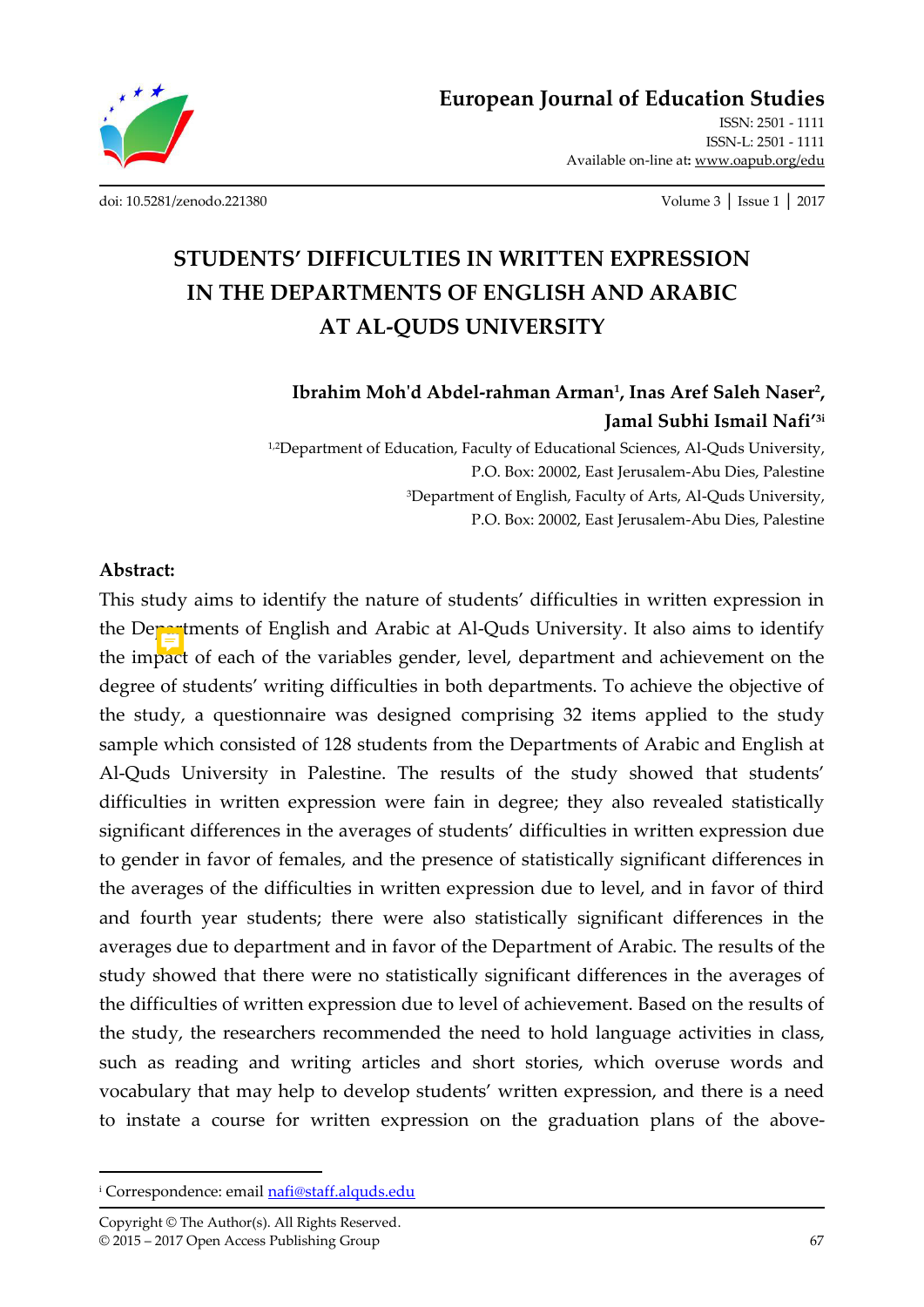mentioned departments, and the importance of taking into account students' tendencies when choosing topics that include written expression.

**Keywords:** students' difficulties, written expression, Departments of English and Arabic, Al-Quds University

### **1. Introduction**

Language is a means of communication and interaction between individuals and groups; it is also a community tool for the transfer of heritage from one generation to another.

 What increases the importance of any language is that it directly affects the learning of other subjects. Without mastering the basic skills of any language, it is difficult to achieve the required progress in these materials or comprehend them (Shehata, 1995). The aim of language teaching in basic education is to provide students with the basic skills and to develop the four language skills: listening, speaking, reading and writing. It also aims to help students acquire the right habits and sound trends to satisfy their needs and preferences through linguistic communication in different situations. Language makes it possible for the transfer of ideas and the development of learners' tendency to read; it even enables them to express what goes on in their minds and helps them use and employ them and contribute to deepening the understanding and refinement of behavior, and it instills positive values in order to build personal decency. It is through human language that one can express to others his/her thoughts. Expression is the highest goal that teachers must be careful of to enable students to practice it; for it is the fruit and the final outcome of teaching all languages.

 The rest of the branches are tributaries to a student, gushing his/her pillars and supports his/her construction. Reading is considered the material for the expression of ideas and mastering the grammar of the language, while literature is the source that enriches and nourishes it and dictation is the immune for drawing and writing errors, while the style is the beauty of painting and splendor.

**.** The significance of expression is considered important as it is a means of the individual to communicate with others, it is through expression that a person can understand what he/she wants, and at the same time understands what is required of him/her. This contact would not be useful if it is not authentic and accurate. Accuracy depends on the quality and authenticity of expression, the clarity of the linguistic reception and the remote response from ambiguity and confusion.

Expression is the pillar of the individual's personality in achieving subjectivity and interaction with others. The inability to express ideas has a great impact on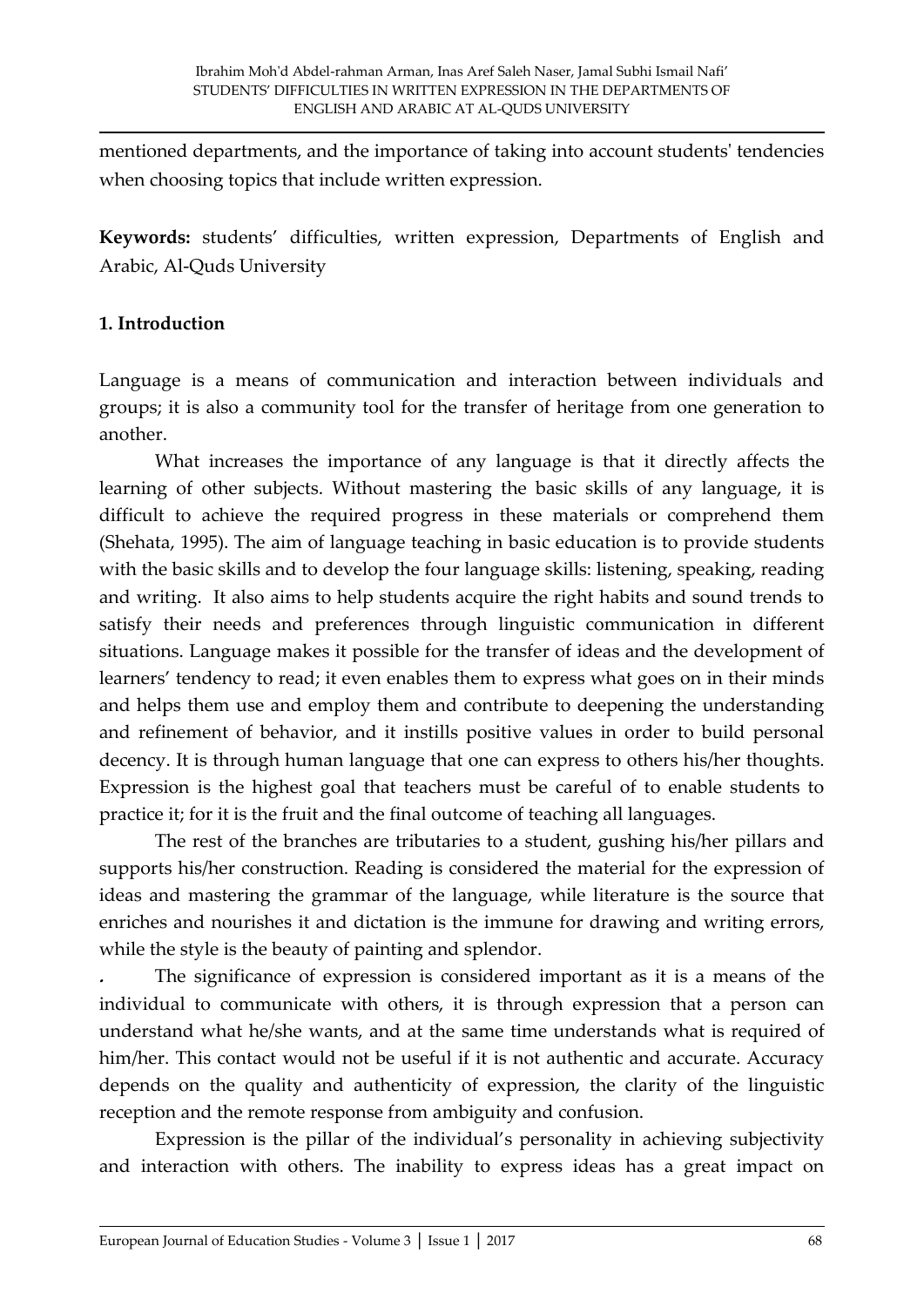students and causes their failure and loss of self-esteem, and may be the reason of the delay of social and intellectual development (Soman, 2013).

 It is noted that a large number of students at various stages suffer from an apparent weakness in speech, both oral and written. If one speaks in a correct language, the signs of fatigue in principalities emerge on his language and may suddenly stop by to unload what he wants to say. Or, perhaps resorts to the vernacular, or completes what he failed to complete in standard Arabic or English, and if students write about a subject, one would find their compositions faulty and replete with grammatical and spelling errors. Therefore, this study aims to identify the nature of students' difficulties in written expression in the Departments of English and Arabic at Al-Quds University. It also aims to identify the impact of each of the variables gender, level, department and achievement on the degree of students' writing difficulties in both departments.

### **1.1 Statement of the Problem**

Expression is the grandest goal that educated people should possess because it is the fruit and the final outcome of teaching all languages; therefore, there is a need to build a generation capable of expressing what is going on in its thought and consciousness, easily and conveniently. The researchers have noticed a weakness in the written expression among the students of the Departments of English and Arabic, which formed an incentive to discuss this problem.

### **1.2 Questions of the Study**

The study tries to answer the following questions:

- 1. What is the degree of students' difficulties in written expression in the Departments of English and Arabic at Al-Quds University?
- 2. Do the averages in students' difficulties in written expression in the Departments of English and Arabic at Al-Quds University vary due to gender, academic level, department, and level of achievement?

## **1.3 Hypotheses of the Study**

To answer the second question, it was converted into the following null hypotheses:

A. First Null Hypotheses:

There were no statistically significant differences at the level of significance  $(0.05 \ge \alpha)$  in the arithmetic mean scores of students' difficulties in written expression in the Departments of English and Arabic at Al-Quds University due to gender.

B. Second Null Hypotheses:

There were no statistically significant differences at the level of significance  $(0.05 \ge \alpha)$  in the arithmetic mean scores of students' difficulties in written expression in the Departments of English and Arabic at Al-Quds University due to academic level.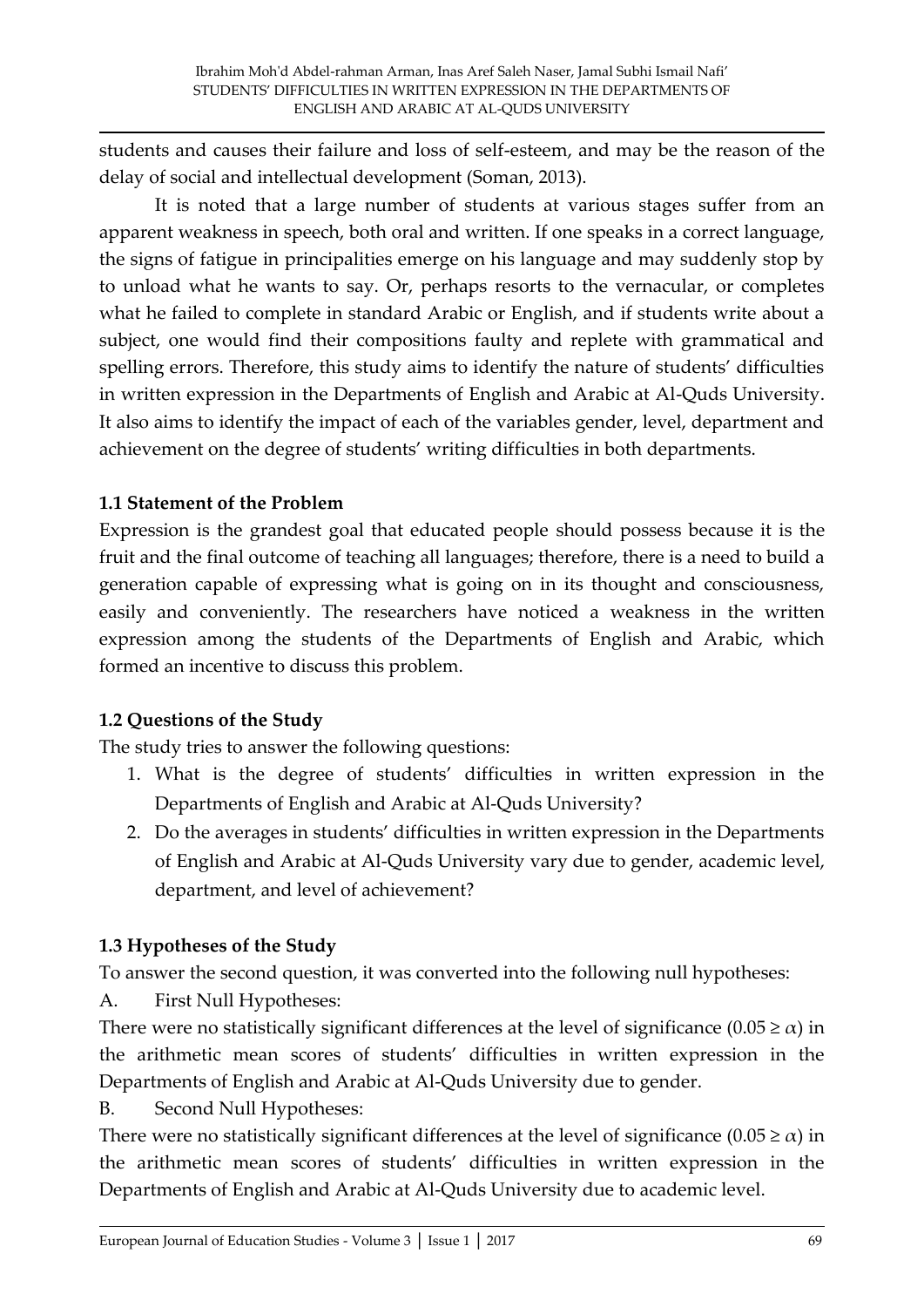### C. Third Null Hypotheses:

There were no statistically significant differences at the level of significance  $(0.05 \ge \alpha)$  in the arithmetic mean scores of students' difficulties in written expression in the Departments of English and Arabic at Al-Quds University due to department.

D. Fourth Null Hypotheses:

There were no statistically significant differences at the level of significance  $(0.05 \ge \alpha)$  in the arithmetic mean scores of students' difficulties in written expression in the Departments of English and Arabic at Al-Quds University due to level of achievement.

### **1.4 Objectives of the Study**

This study aims to identify students' difficulties in written expression in the Departments of English and Arabic at the Al-Quds University. It also aims to offer some suggestions on how to improve students' written expression.

### **1.5 Significance of the Study**

The importance of the study lies in its attempt to identify students' difficulties in written expression in the Departments of English and Arabic at Al-Quds University, which may draw the attention of faculty members in both departments towards taking more interest in written expression, and focus on or emphasize it.

### **1.6 Limitations of the Study**

The study is limited to the following:

- 1. Human limitations: This study was applied to a sample of students from the Departments of Arabic and English registered in the second semester of the academic year 2015-2016.
- 2. Temporal limitations: The study was carried out in the second semester of the academic year 2015-2016.
- 3. Spatial limitations: This study was limited only to the students in the Departments of Arabic and English at Al-Quds University.
- 4. Conceptual limitations: the terms contained in the study.
- 5. Procedural limitations: Statistical methods adopted by the researchers in the data processing, the study sample and tools and the method of their validity and reliability.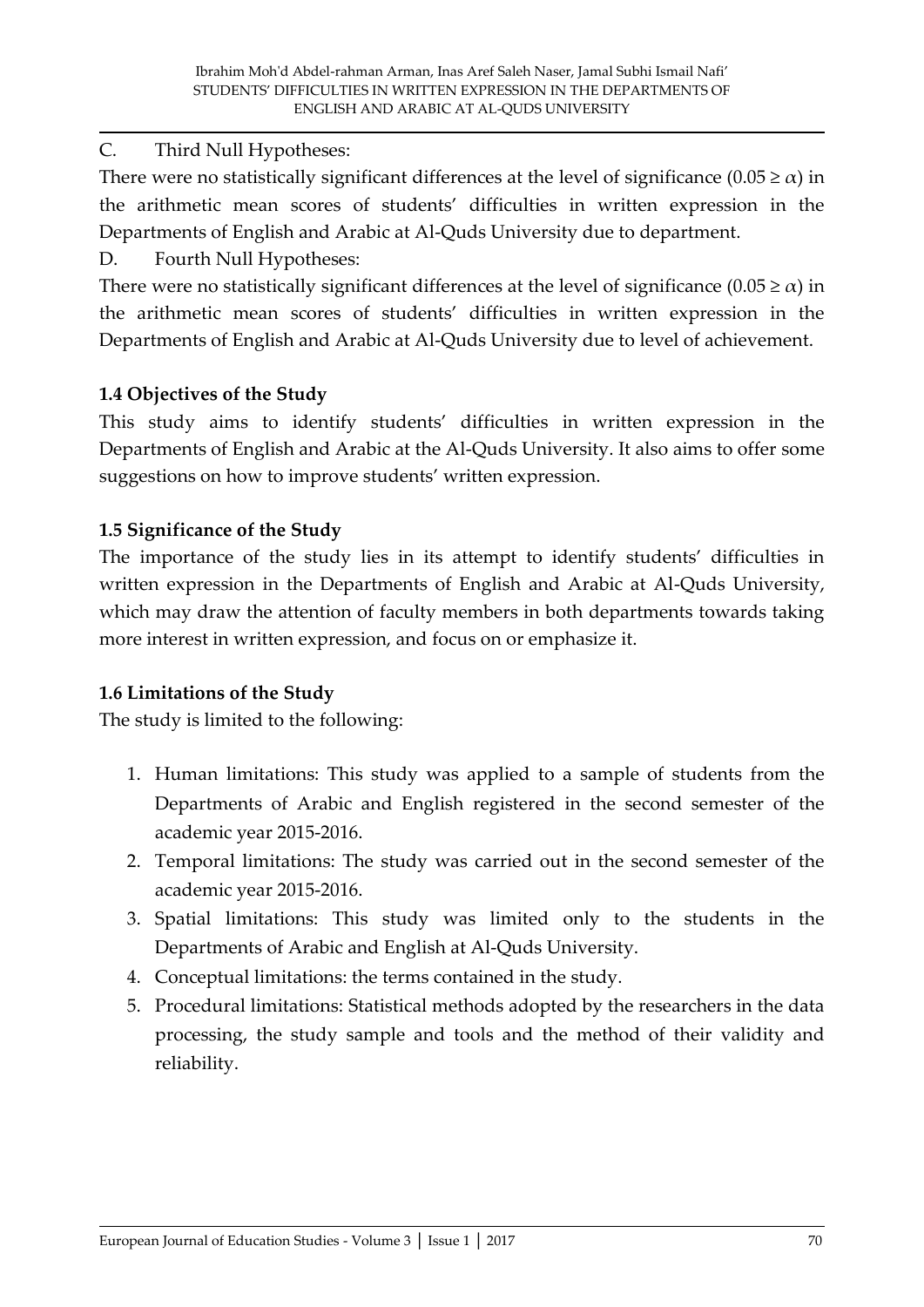#### **2. Theoretical Framework and Previous Studies**

### **2.1 Theoretical Framework**

**Expression in language**: it is readability and the ability to express what is going on in the mind, and the tongue expresses the mind (Ibn Manzour, 1997). Expression has many idiomatic definitions; it was defined by Soman (2013) that it is a disclosure of the human tongue or pen for his/her thoughts, feelings and purposes in a proper language, and it is the goal of learning the language; it is the goal that aims to grasp all the Arabic language subjects and seek to recite them.

As defined by Aldulaimi and Alwaeli (2003), expression is that designation and disclosure of what beats in the same human thoughts and feelings, and the thoughts and feelings are of course understandable to others. Expression, at the school level, is that work which is going on according to an integrated plan to get the student to the level that he/she can translate his thoughts, feelings, observations and experiences orally and in writing in accordance with sound and intellectual format. Eid (2011) defined it as a disclosure of one's talking or writing about the inner feelings, thoughts and senses in sound words and grammatically correct statements.

**Written expression:** it is through writing, and its phase begins with the beginning of the fourth grade, and on a limited scale, then the expansion of its use and training of students on it begin after the fourth grade, where students can gradually express their thoughts in writing, and whenever the student progresses and moves to another grade, his/her abilities to speak develop. Its fields are: writing articles, essays, letters, memos and thoughts (Abu Ras, 2008).

 Written expression is one of the most important activities in linguistic patterns' because it is a means of communication between individuals, and it facilitates the process of thinking and self-expression. It is also a tool of preserving human culture and heritage; moreover, it enables individuals to benefit from the product of the human mind, and transfer and develop it (Almullah & Almuaw'a, 1997).

Written expression brings benefits which oral expression doesn't, because of its briefness with regard to the dimensions of time and space, the easiness of saving it, and the effectiveness of its continuation. It enables one to express and revise his thoughts in an organized way before writing and publishing them in an orderly fashion, and this contact of ideas would be useful, only if it is true and accurate, as it depends on the quality and authenticity of expression and the clarity of reception of the linguistic and remote responses for ambiguity or confusion. Correct expression is essential in various grades. Expression is of great importance in the life of the individual and society alike, and it draws its significance in many ways; the most important are: it features among the branches of the language; while the rest of the branches, are means of specific help,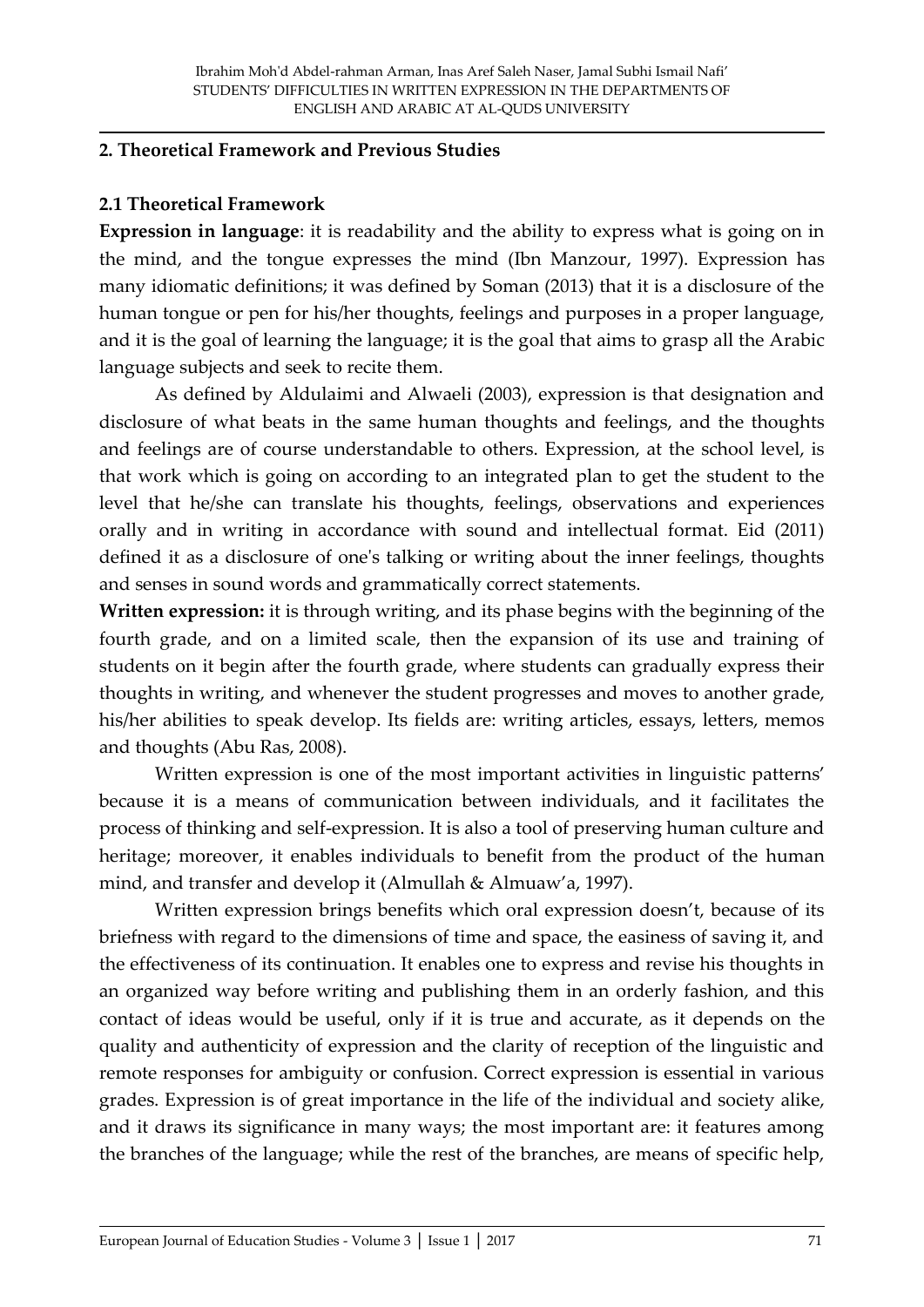it also helps in solving individual and social problems through discussion and exchange of views (Abu-Moghli, 2001).

 Teaching written expression seeks to enable learners to express their needs, feelings, experiences and observations in correct terms and provides them with the necessary words and structures to add to their language earnings, use it in talking and writing, give the learner a set of values, knowledge, ideas and sound trends, train him/her on how to arrange ideas and put them in logical sequence, give it a plenty of power and influence on the listener and the reader, prepare learners to face various life situations that require the eloquence of tongue and the ability to improvise to live in the community effectively, strengthens their language and their development and enables them to properly express their thoughts and psychological needs orally and in writing (Ashour & Alhawamdeh, 2014).

### **In terms of performance, expression can be divided as:**

1. Oral Expression: It is through oral conversation, which was the first means of man's expression before the invention of writing, this type of expression is used at all the stages of education, including the lower and the upper.

 However, the use of oral expression in the lower levels of education hardly can be said to be the prevailing way used by young students whose linguistic abilities have not been completed in writing, and they will have the ability to master oral expression more than the written one, taking into account what can be exposed; some of the effects may hinder them from oral expression such as fear, shame and speech language pathology.

2. Written Expression: It is by writing, where the student jots down his/her expression in writing. Its level of performance is determined by the level the students are at, because of that, students in primary classes are not expected be able to write good and successful expressions on the topics they are learning, because their abilities are less than that. The phase of written expression is at the beginning of the primary fourth grade, but on a limited range of sentences with the teachers helping students to write by raising some questions that require them to answer them in order to know the elements of the topic the teacher wants them to write about (Aldarawish, 1997).

### **In terms of use, expression can be divided as follows:**

1. Functional Expression: It is the expression that leads to a special function in the life of the individual and the group, like understanding and comprehensibility. Its areas of use are many such as conversation between people, writing letters, telegrams and various calls and writing notes, reports, memos, and other signs and instructions that directs people for whatever purpose. Functional expression is done either orally or in writing.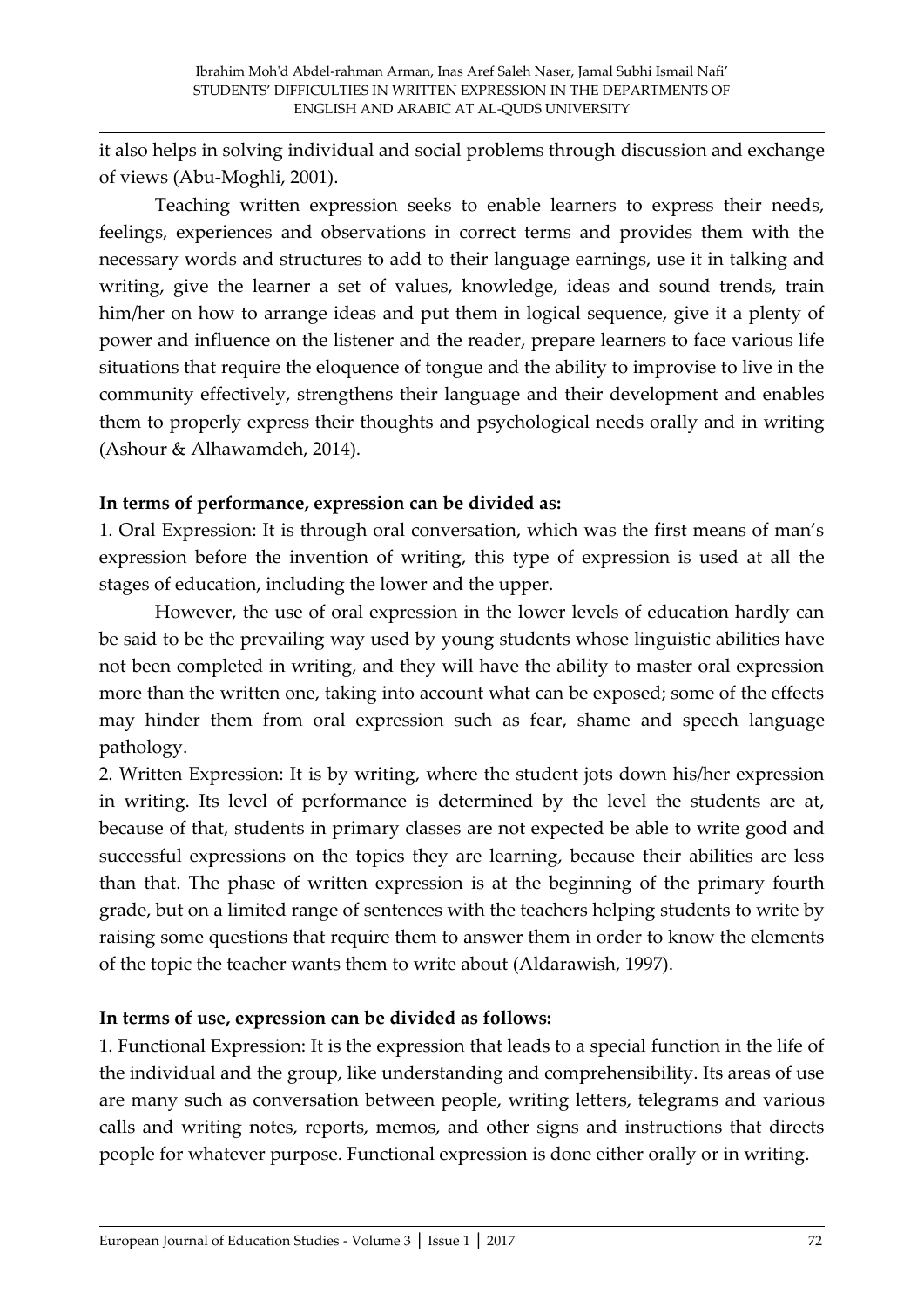2. Creative Expression: Its purpose is the expression of ideas and psychological feelings and transferring them to others in an elevated literary style in order to influence the hearts of readers and listeners; it also aims to reach the degree of understanding them to the level of almost approaching the level of excitement. If functional expression meets the requirements of life and physical and social affairs, creative expression helps the student to express his/her feelings in a way that reflects and highlights his/her his personality (Ashour & Alhawamdeh, 2014).

### **Methods of Teaching Written Expression and its Fields:**

1. The story and its importance in education: The story is considered as one of the best ways to train students to express themselves; because it instinctually draws them to it, and they do not get bored hearing it at any time, but it is conditional on achieving the goal more than exciting interest. Perhaps the fantasy element is one of the elements of thrill, especially for children, and to be comic is what excites new hearers, and to be appropriate for students in terms of idea and language, to be meaningful intellectual or social or so, and that is appropriate to students in terms of length and shortness, that its narration to students should not last more than five minutes (Soman, 2013).

2. Free expression: It is an interview with the students upon their freedom and choice for something they instinctually realize at home, school or street, or their talk about the news delivered by them in the classroom, as a conversation or a story, followed by discussions involving the community or a conversation in the form of questions directed by the children and the teacher to his story so as to answer them. The teacher may participate in spreading news among his/her students, snapped so as to satisfy the needs and tendencies of childhood. It has been observed that students tend to this kind of expression and accept it because it fits them in the various stages of education. In teaching free expression, the teacher follows the following steps:

A. Introducing the lesson through linking students' experiences or explaining to them what is required of it.

B. Consulting students by asking different questions about the subject of expression.

C. Encouraging students to play the role of the teacher by asking each other questions or by posing the questions to their teacher.

D. Training students on how to organize their conversation about the topic under discussion through talking about it chronologically.

### **Third: Teaching different subjects**

A. At the main stage, this can be done in the form of questions the teacher addresses or poses in different forms about the topic so that students can answer them, and the teacher behaves in a way that makes students' answers vary. The subject of expression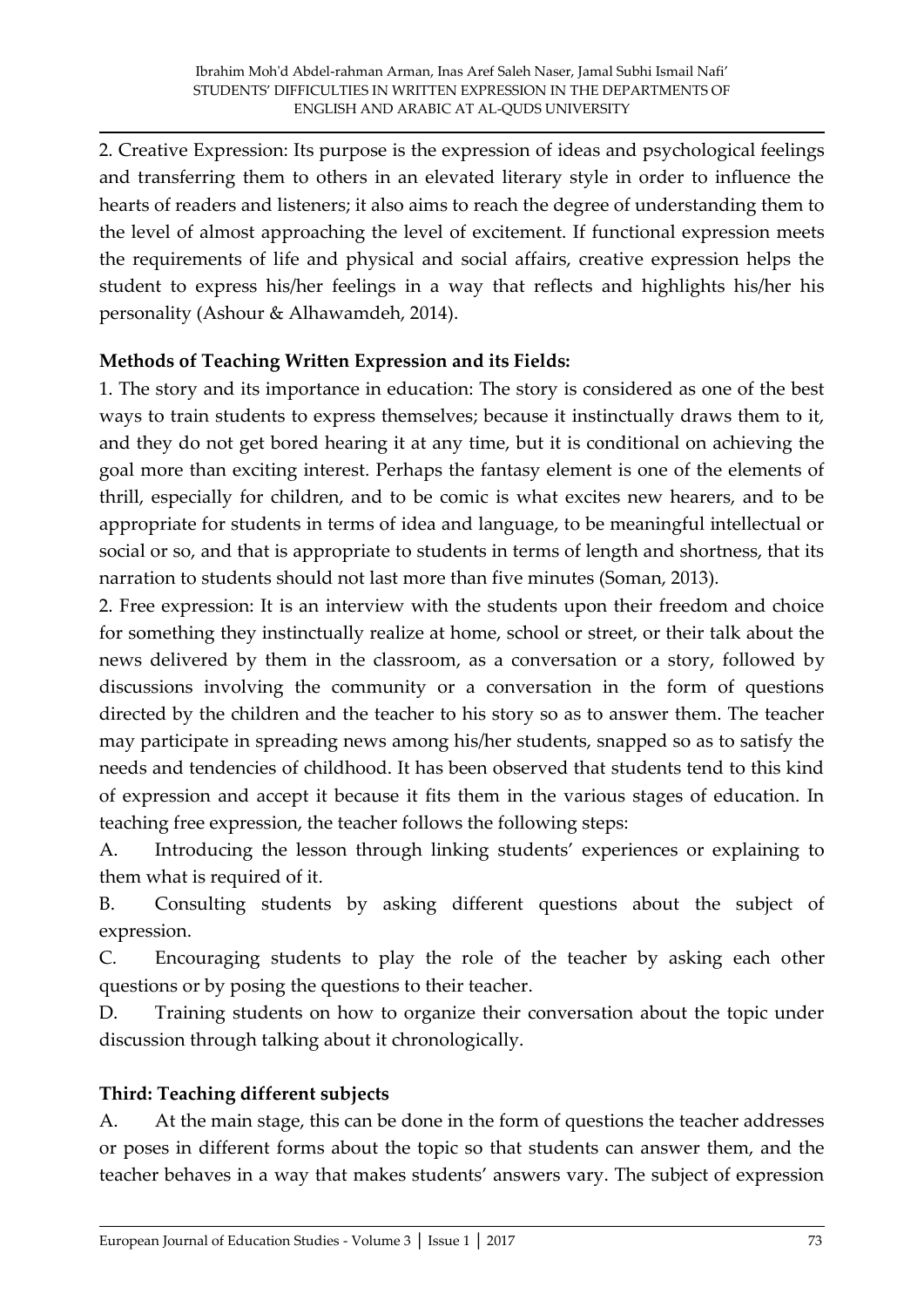can be a specific description about an image, and may be a kind of training on how to write a story or news by conducting activities carried out by the students.

B. At the primary and upper stages, the teaching of expression goes through the following: Booting, which increases the motivation of students towards the subject, as well as it encourages all students to participate in class discussion. The eloquence of the teacher and his/her good behavior may also be a factor that positively affects the expression of students.

C. Posing a range of questions to students about the subject and receiving answers and talking about the subject individually and in pairs is of great importance (Ashour & Alhawamdeh, 2014).

**Characteristics of Good Expression:** Vitality which means that the expression of feelings and self-motivation is spontaneous and stems from the self, and its themes are derived from reality, and the clarity of the subject matter, and avoiding affectation that is to utter it freely. It does not comply with the methods imposed, and the academic honesty by giving credit to the original authors and avoiding plagiarism while quoting, and influence, which means attracting the listener or reader to the subject of expression (Eid, 2011).

### **The Correction of Written Expression:**

According to educational foundations, a student should recognize his/her mistakes by himself/herself; usually errors in expression are abound, both in spelling or grammar or linguistic or stylistic patterns, so linguists and educators discussed the issue of correct speech and agreed not to correct all the errors so that students do not get frustrated, but they did not agree on one way, since there are several ways to correct the error in written expression (Abu-Alhija, 2007).

A. Immediate Correction: It is done through the participation of the student with his teacher in reading the subject matter; here the teacher stops the student when making a mistake, like correcting a student's notebook in front of him/her, and this is the best method (Eid, 2011).

B. Correction by Using Symbols: It is a method that develops students' mental activity and the search for their own errors. The teacher puts red symbols under the mistakes, without correcting them and he/she leaves students to think to know the errors, but if one of them fails to recognize the errors, the teacher may help him/her (Abu-Moghli, 2001).

C. Writing the correct word above the mistake: This method is used with the students at the primary level (Zafer & Alhamadi, 1984).

D. Way of reciprocity: the teacher benefits from peer teaching; he/she excites students to learn, where each pupil corrects the mistakes of his colleague, and that his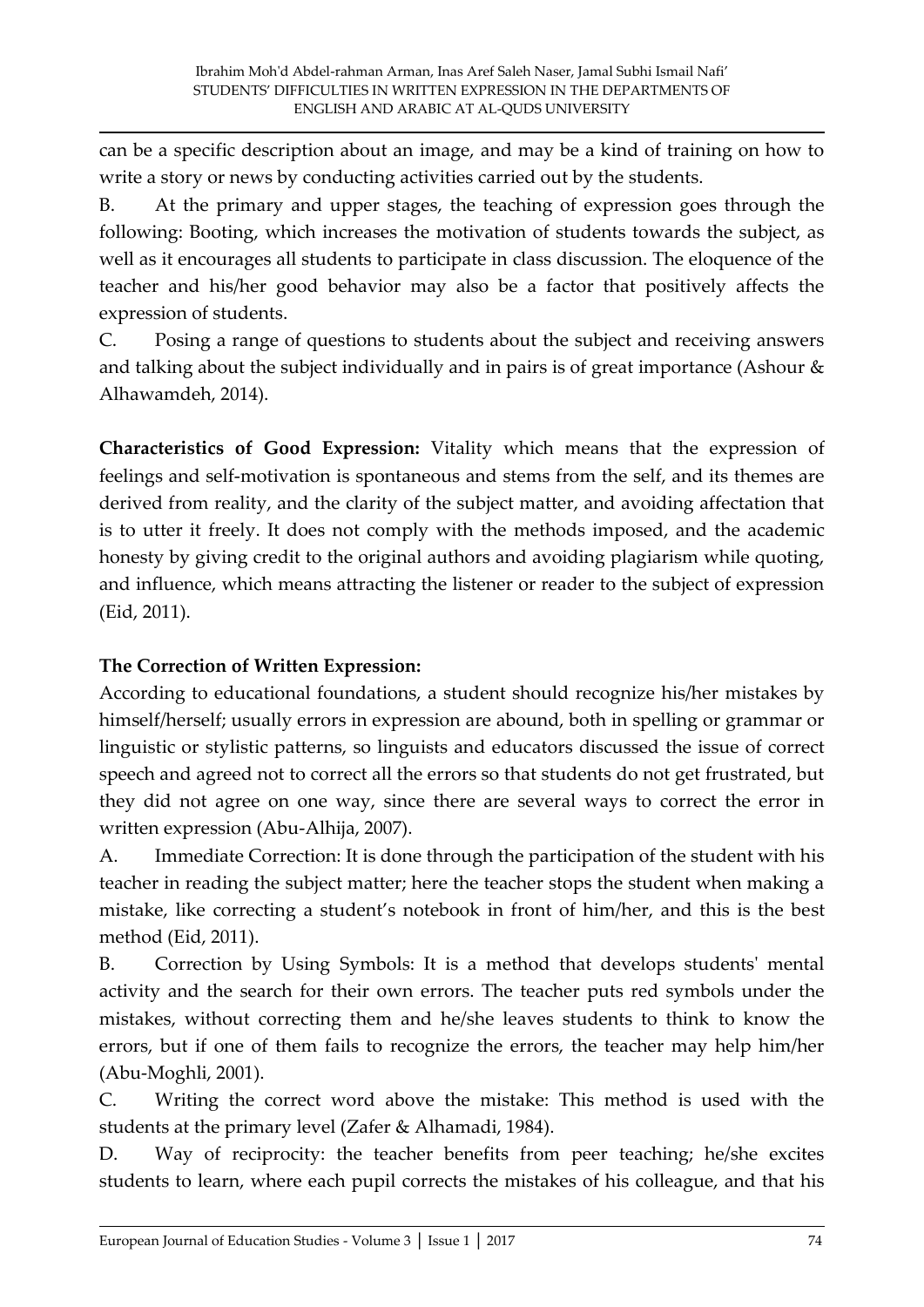colleague corrects him/her by guiding him/her to a general framework for the correction (Fadlallah, 1998).

Ashour and Almiqdadi (2009) revealed some of the causes for students' weakness in written expression, including teaching written expression separately from the teaching materials given to the student; according to them, teachers do not use appropriate and feasible implementation strategies, and they do not allocate enough time to teach written expression. Teachers alienate students from the subject because of the lack of adequate familiarity with it; the selection of subjects far from the world of the students (reality) and what they love, and sometimes frustrating students as a result of the way the teacher evaluates their writings.

 To help students overcome these problems, teachers have to take more interest in several things, such as building a strong foundation of oral language because writing is closely associated with them, paying attention to what is written by students more than paying attention to his/her linguistic accuracy (grammatical and spelling mistakes), paying attention to the process of writing itself and its various stages, helping students to improve their writing skills through multiple drafts and revision, and evaluating the writing individually and collectively, for the teacher has to respect what is written by the student and provide him/her with positive feedback.

### **2.2 Previous Studies**

Alziq (2014) conducted a study that aimed to investigate the effect of using cartoon networks in developing the linguistic expression skills of primary fourth grade students in Gaza. The researcher followed the experimental method. The study population consisted of all primary fourth grade students in UNRWA refugee schools in the central province of Gaza, and the population consisted of 2399 students, while the sample consisted of 72 fourth grade male students from Deir al-Balah Elementary School has been chosen randomly. To achieve the objectives of the study, an animation program has been used in teaching linguistic expressions and was applied to the experimental group of 38 students, and the rest of the sample (34) students were taught in the traditional way. A written expression test was prepared by the researcher, and a note card has been used as well. After applying the study, it was realized that the proposed program had a tremendous effect in developing students' linguistic expression skills, and the researcher recommended the use of "education through animation," and the inclusion of the term in the curriculum to teach through animation themes, as well as the dissemination of teaching through animation among teachers.

 Alnajjar (2004) aimed to investigate the efficiency of a proposed teaching program to develop some of the creative written expression skills of tenth grade students in the governorate of Khan Younis in Gaza. The researcher prepared a list of the areas of creative written expression, and a second list of written activities included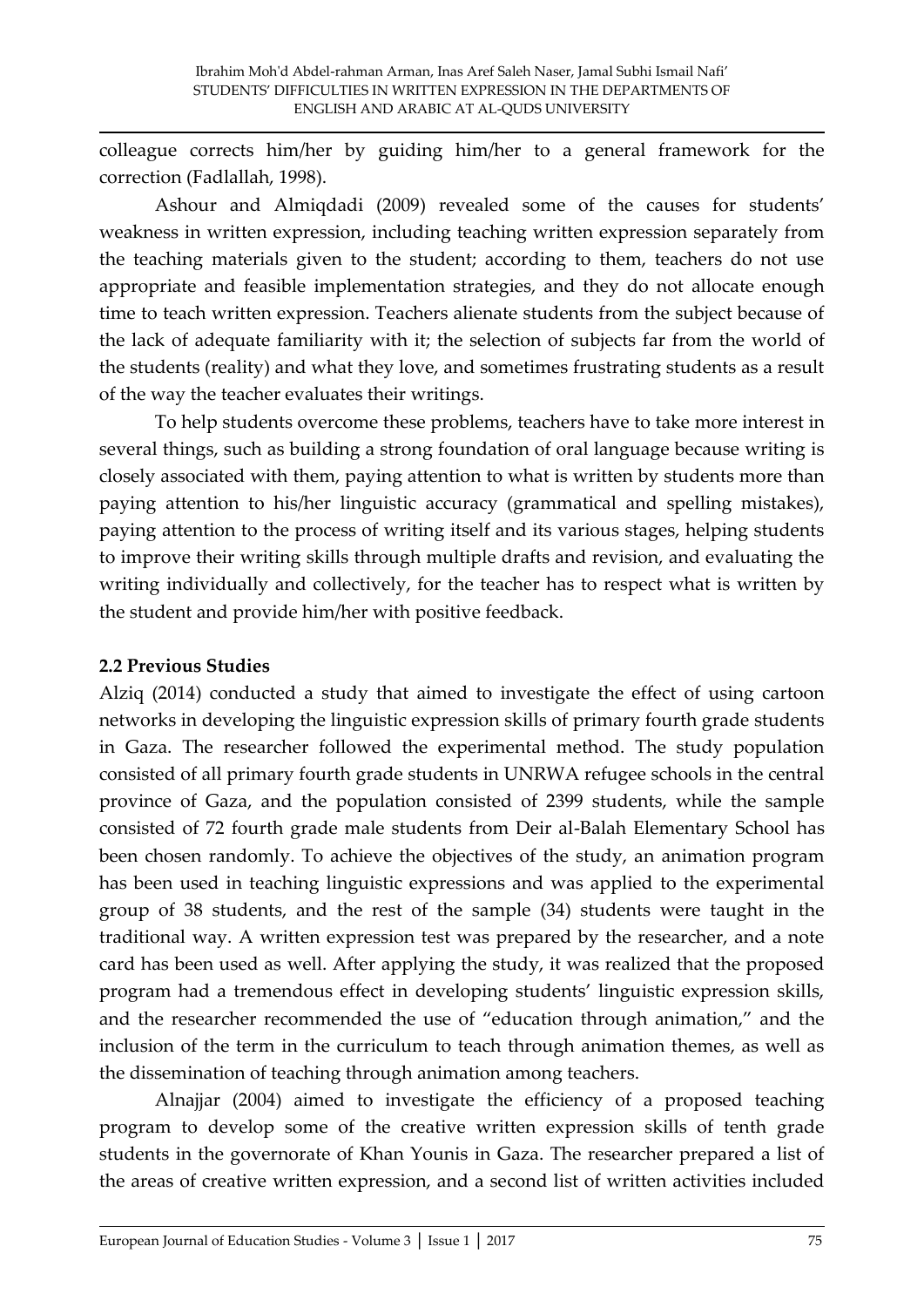in each area, and a third list of the skills contained in each area, then the researcher prepared the proposed program. The study sample consisted of 160 male and female students, the study found that the presence of both differences of male and female students separately, or for all respondents, and it was in favor of the application of the post test. The results also showed the lack of the impact of gender on the application of the written expression test.

 While the study of Dassah (2013) aimed to determine the educational difficulties in teaching Arabic as seen by basic classes in Hebron District. The study sample consisted of 428 males, equivalent to (20%) of Arabic language teachers in Hebron in its three directorates, was chosen randomly, a questionnaire which included 51 statements was designed in four axes paragraphs: teacher, learner, learning environment and content of education. This study revealed that the degree of difficulty faced by teachers in the basic stage is moderate and the mean reached 3.37, and it was found that there were no differences between male and female teachers in the district due to years of experience and specialization, the differences are only in favor of the males over females. Among the most prominent difficulties exhibited by the results of the study were that the large number of students in the classroom, and the lack of follow-up by the parents, and the most important recommendations made by the researcher were that the school administration should work to organize the distribution of students within classrooms to commensurate with the available resources.

 Alhallaq and Alhashimi also conducted a study in 2011 that aimed to investigate the impact of the restrained and unrestrained strategies of written expression in the development of the written expression skills of first grade secondary students in Irbid Governorate. The study sample consisted of 150 male and female students, who were selected intentionally, and the researchers used the list of expressive performance standards developed by them; they adopted them when debugging expressive themes by students, and also they prepared a guide to teach written expression. The results showed that the restrained expression strategy is more effective in the development of performance of expressionists' written skills than of the unrestrained strategy. And that there is no trace of the gender variable in the performance of students in written expression, and there is no interaction between teaching strategies and gender in students' performance at the level of written expression.

 The study of Abu-Radwan (2008) aimed to investigate the effect of using a program based on linguistic games on the linguistic styles and skills of oral expression in the development of fourth-grade students in the schools of South Hebron Directorate. The study population consisted of all basic fourth grade students at public schools, and the selection of the sample was intentional and drawn from two public schools which are: Samu' Basic Males School, and Banat Alharamain Basic School. It consisted of four sections, and the number of students was 146 students. The researcher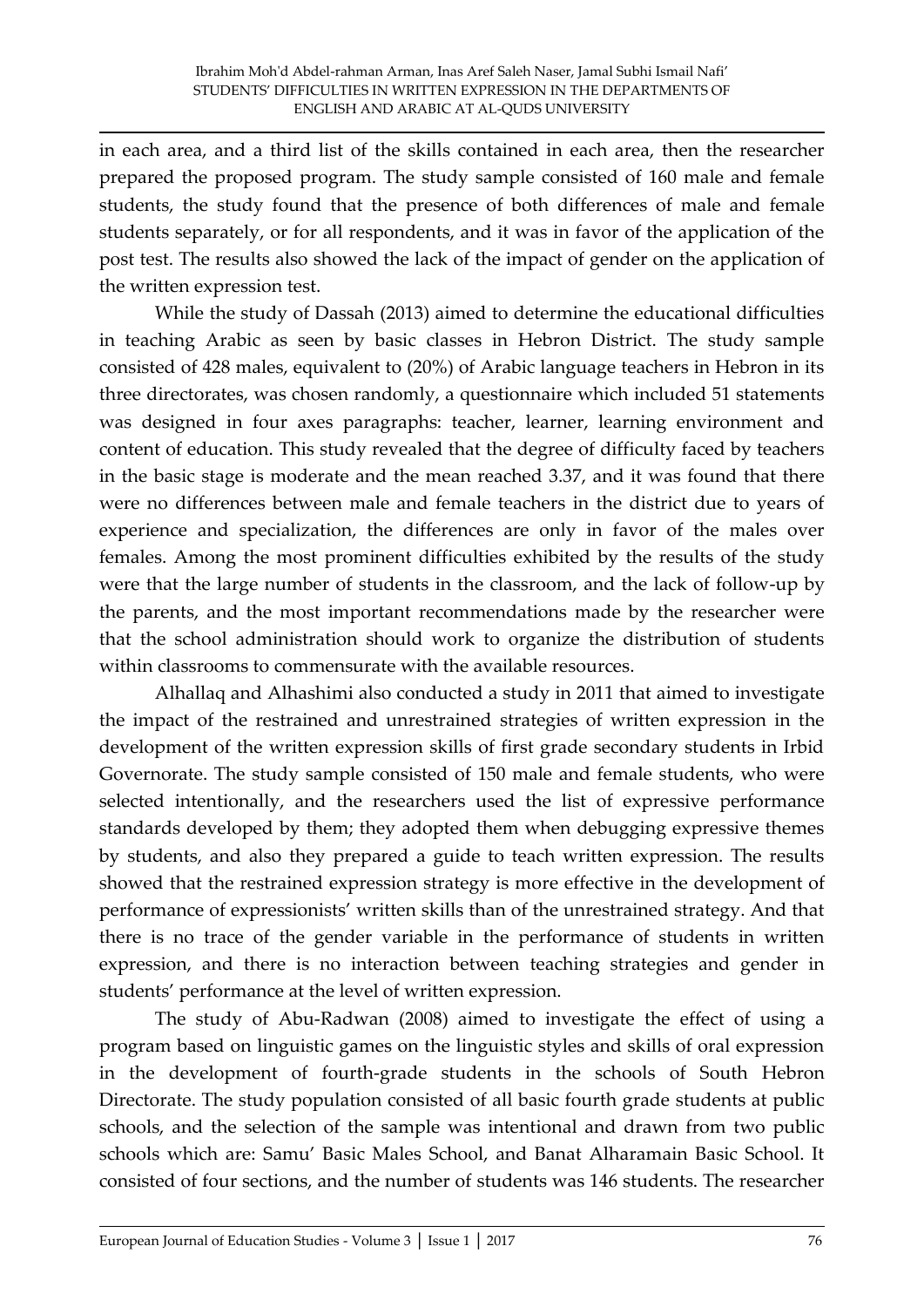chose and divided them randomly; the researcher designed an educational program included language games, and applied a pre-test and then a post-test after the implementation of the program on the experimental group. The results indicated a statistically significant difference in the development of linguistic patterns attributable to the teaching of gender and the interaction between them and the presence of statistically significant differences in the development of oral expression skills. The researcher recommended that Arabic language teachers should be enlightened to the importance of using linguistic games, and they should be trained on how to develop and produce them, as well as develop a methodology for teaching the skills of oral expression in the teacher's guide.

 Alghabari (2008) studied the effect of a proposed program designed for the teaching of expression on the development of functional expression for secondary school students in the Republic of Yemen. The researcher used the experimental method to achieve the objectives of this study. The study population consisted of all secondary school students in the Republic of Yemen, while the sample consisted of second grade secondary science students in Yemen. To conduct the study, the researcher prepared a list of functional written expression skills, in addition to the list of areas of written expression. Then the researcher prepared the proposed program, as well as a test to measure the degree of students' mastery of written expression skills. The results showed the effectiveness of the proposed program in the development of functional expression of secondary school students.

 The study of Abu-Maraq (2007) explored the difficulties facing Arabic language teachers in teaching reading in the basic phase as perceived by the teachers themselves in Hebron. The study sample consisted of 70 male and female teachers who were randomly selected in the first semester of the academic year 2005/2016. For the purpose of the study, a questionnaire that included 30 statements was constructed and composed of five dimensions: academic, intellectual, physical, social and economic. The findings revealed that the degree of the difficulties faced by the teachers of Arabic are high, reaching the mean score of (2.38), and it was found that there were no differences between teachers due to gender or qualification; meanwhile, the results proved that there were statistically significant differences due to experience, and it was in favor of the teachers with short experience.

Alhaddad's (2005) study aimed to measure the degree of the use of operations in written expression (planning, authoring, and reviewing) by tenth grade students in their writings; it also aimed to study the effect of gender in the degree of these students' use of operations of written expression. In order to achieve the goal of the study, a questionnaire was designed consisting of 22 statements, and it was applied to a sample consisting of 403 students, including 191 male and 212 female students from the tenth grade in the second Oman Directorate. The study results showed that the sample of the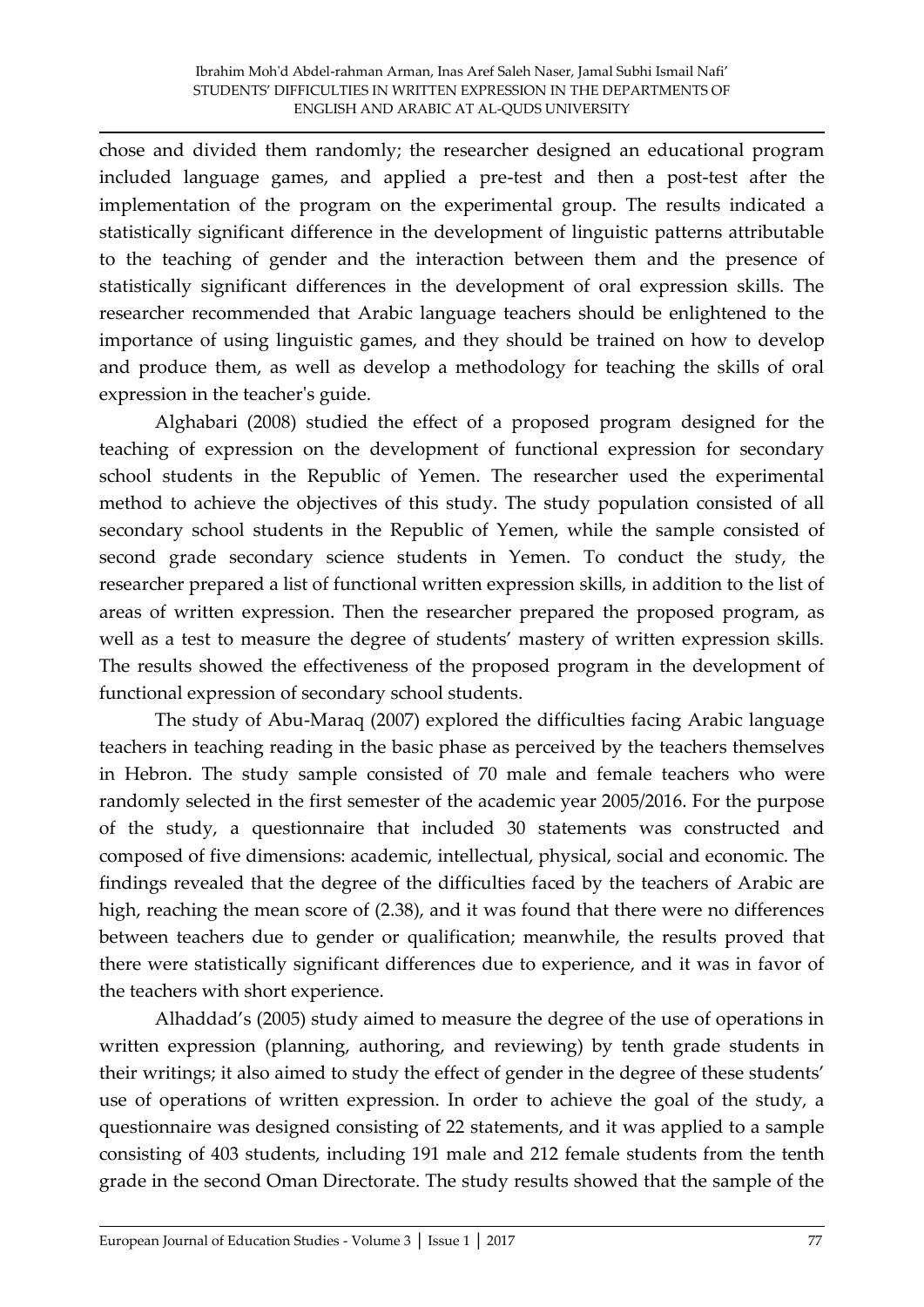students does not employ students' written expression in their writings to a high degree, according to the study tool, these students use planning, authoring, and reviewing moderately. The results also showed that the sample male students excelled female students in the degree of their use of planning, authoring and reviewing.

 Shull (2001) analyzed the impact of cooperative learning strategy, which includes the participation of eleventh grade students in the collective review at the level of written expression in Illinois, USA, compared to traditional learning that is teachercentered, and for that, the researcher conducted this study in order to raise the low level of students' performance in written expression up to a level determined by the board of Education in the state, which showed that half of the students in the States are at a level that is less than the required rate level, and for that, the researcher used the experimental design, pre and posttests that were applied to a sample of 54 students from Romevill School. The sample was divided into two groups; the experimental consisted of 28 students, while the control consisted of 26 students. After conducting the experiment, the results showed the effectiveness of the two methods, with slight differences that did not live up to the level of statistical significance for the experimental group.

Adler's study (2000) was done with a purpose to investigate the impact of language games played by students to develop their creative writing skills. The idea of the study revolves around the expansion of students' link to creative language through association with the context of imagination, through the acts of Vigo Tsky. The research was conducted by offering four courses in creative writing selected in three top public schools in New York. The participants in the research were 4 teachers and 24 students. The results of the study highlighted that each teacher and his/her students have distinguished themselves with introducing writings that sprung from their imagination, and in spite of these differences, however, the results suggested that educational images helped in a big way to find a balance point between the freedom of expression and the grammar, and the workshop course has achieved greater progress with the participants than in the courses taught in the curriculum which was presented routinely, which supports the direction that writing which relies on imagination contributes effectively to the development of the capacities of adolescents' creative writing.

 Budhesha (2000) focused on the written expression containing the practice of imagination in the classroom, where students are encouraged to explore the social and political situations, and the situation of others, it also encourages students to demonstrate their knowledge and culture through the creation of imaginary dialogues from others, and drawing characters from the creations of their imagination, which makes students creative in the social and political contexts, which is imagination and creativity material, and thus invite them to see themselves associates and part of the community affecting and affected by it, and cross the limit between them and others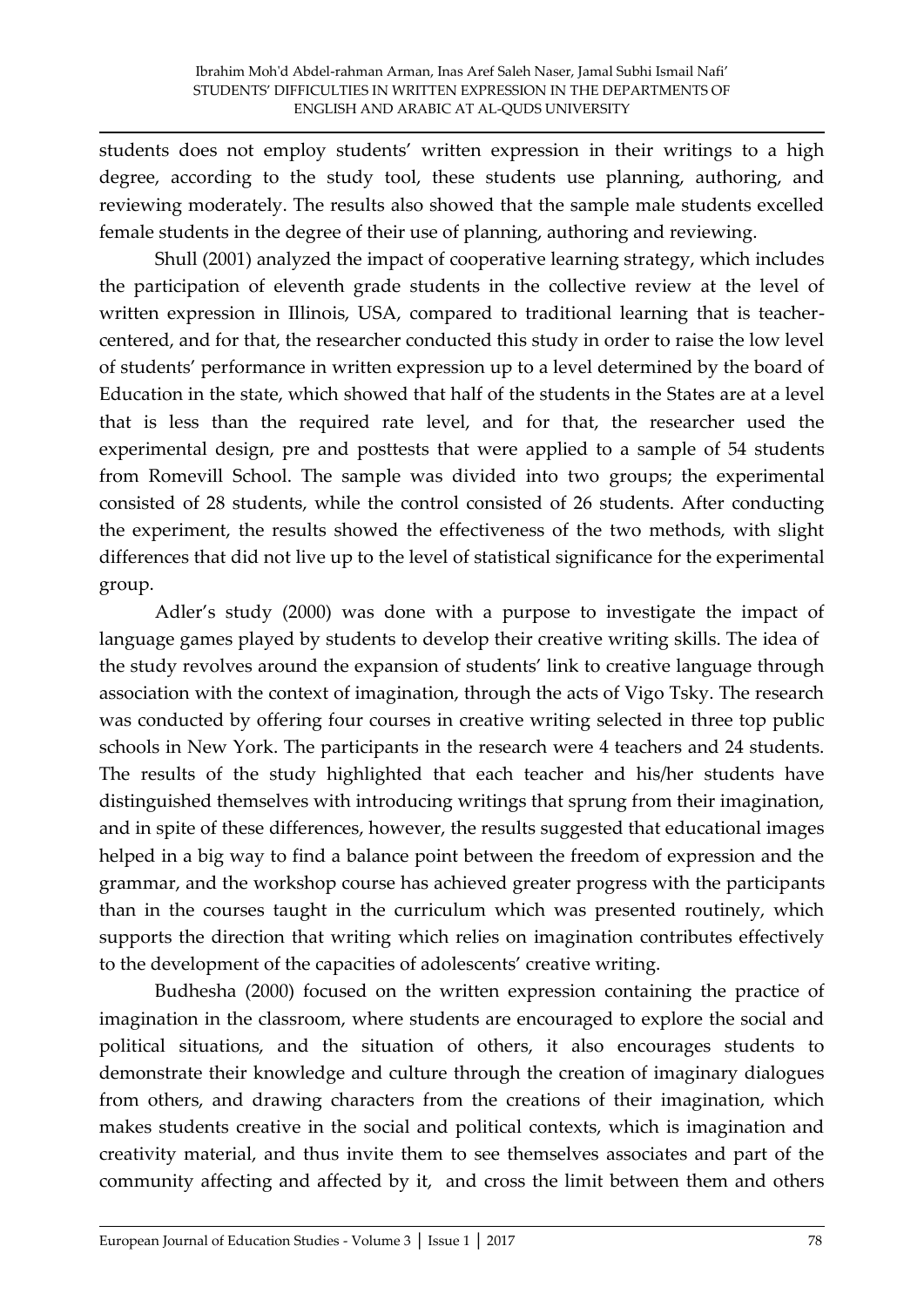via the imagination, and develop through that the writing skills. The duration of the experiment lasted two years. It included 6 assessment paragraphs included high school students in Miami, USA, using clear criteria and students' performance tests, and teachers who participated in the experiment benefited a lot from it.

 Thome (2000) conducted a study that aimed to investigate the effect of assessment in the classroom - using analysis- to develop the speaking and expressing skills of students in a high school with the use of feedback, and the study was done at high schools in Chicago, Illinois, America. To achieve this goal, good writing standards have been identified and students were provided with them in learning and selfevaluation, to help them represent these criteria rather than just present a statement of errors, this trend was found in America in the past twenty-five years, which includes the possibility to increase the empowerment of students in the skill of expression, as the information provided by the continuous and accurate feedback with regard to students' writing abilities, which helped teachers to focus their efforts, and improve learners' writing, and allow them to assess themselves. The study included 83 teachers and 37 students in a variety of conditions in a secondary school in a suburb in Chicago, America, and the quasi-experimental research was based on classroom practice in normal conditions and analysis of writing as a tool to feedback to improve performance. The researcher realized, after the application of the study, that there is a clear improvement at the end of two years of teaching.

Colantone's study (1998) aimed to improve the creative written expression. To achieve this, the researcher conducted a survey which showed the need to improve the creative written expression, and students' interests in it lacked, and the low level of the direction of the students towards it emerged as the survey results supported the teachers' reports which showed a lack of teachers' efforts to allocate adequate time to creative written expression, and thinking of the effectiveness of methods to teach it. The researcher used a list of monitoring skills as a pre and post criterion in the survey, and chose a sample study from three elementary schools in the two regions of the United States. The study sample included pupils from different middle social backgrounds, and it also included black pupils from the low class. The experiment lasted eight weeks, during which he used multiple experiences and strategies and a variety of files and portfolios. The results of the study showed a significant improvement in the study sample's written expression skills, where they became more fluent in speech.

Johns' study (1992) aimed to identify and develop the writing skills among secondary school students. To achieve that, a list of writing skills was prepared and put to a referendum, in order to determine the importance of each skill by percentage. Also the researcher prepared a program aimed at developing the skills which got 50% and more. The program was taught to a group of students after the application of a test in the writing skills, and then the same test was applied again as a post-test. One of the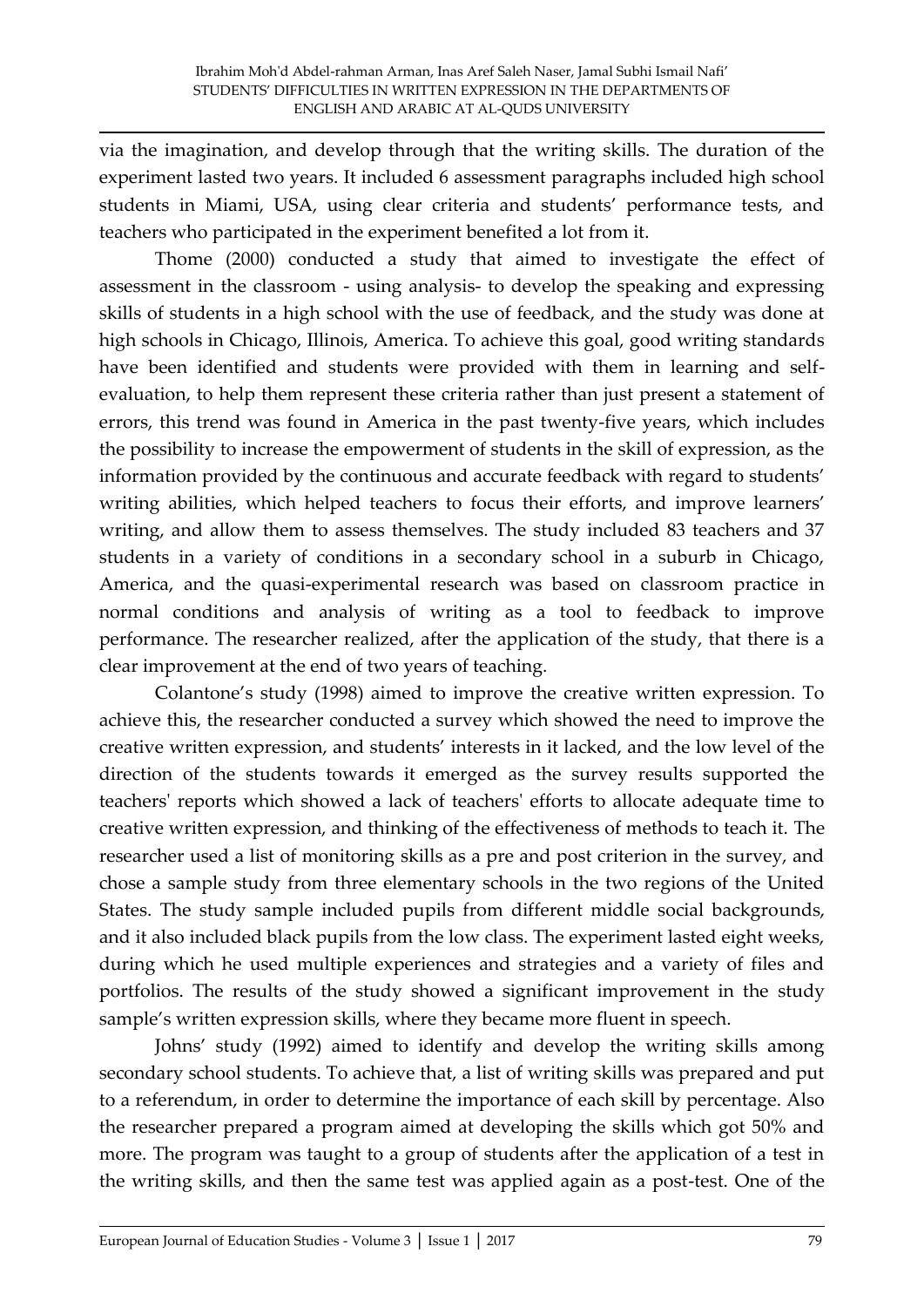most important results of the study was to determine the written expression skills in 37 students, and in the forefront came the knowledge of the beginning and end of the paragraph, and the suitability of the words to the meanings. A clear improvement on students who were taught by the program has been seen, since the proportion of expression errors decreased, and the meanings were better.

 Sehandler (1992) observed the effect of cooperative education in the reading comprehension and expression of second grade students. The study sample included 33 students from the primary second grade, and it was classified into two groups: experimental which included 16 students, and a control which included 17 students. The experimental group received instruction through the cooperative method, while the control group received instruction in the traditional manner. The study lasted 12 weeks, and then the students took a test in reading comprehension. The results showed that students in the experimental group scored higher than the ones in the control group on the reading comprehension test. In light of the results, the researcher recommended using the collaborative teaching method among the students of the primary and upper stages.

### **3. Methods and Procedures**

### **3.1 Method**

The researchers adopted the descriptive approach, which relies on the study of phenomena as they really are; this is considered the right approach to such studies.

### **3.2 Population of the Study**

The study population consisted of all students in the Arabic and English Departments at Al-Quds University, and the number reached 320 students in the second semester of the academic year 2015-2016

### **3.3 Sample of the Study**

The study sample consisted of 128 students randomly selected (40% from the study population), and Table 1 shows the demographic characteristics of the sample.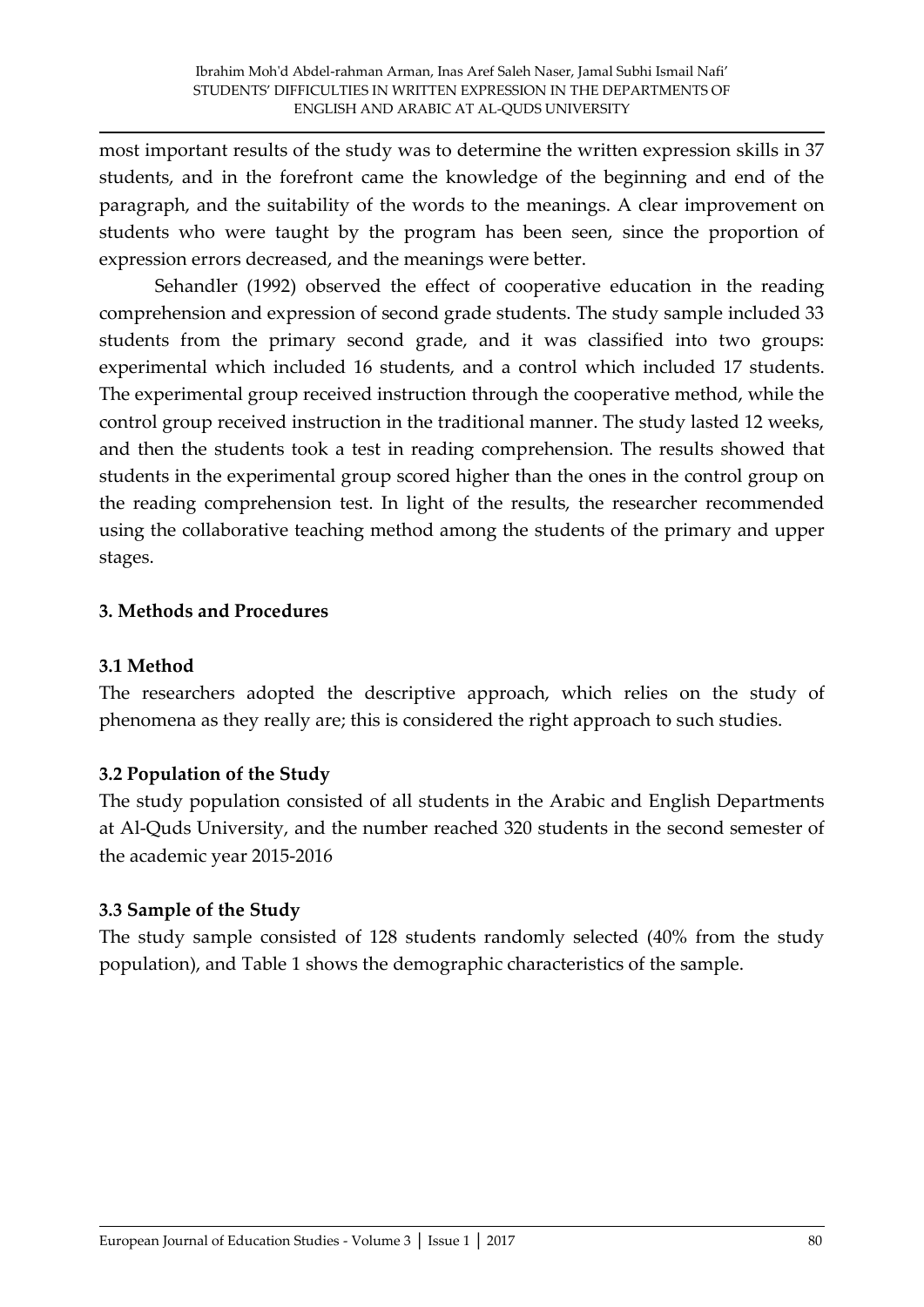| Variable                    | Variable Level   | Number         | Percentage |
|-----------------------------|------------------|----------------|------------|
| Gender                      | Male             | 38             | 29.7%      |
|                             | Female           | 90             | 70.3%      |
| Level                       | Second           | 28             | 21.9%      |
|                             | Third            | 42             | 32.8%      |
|                             | Fourth and above | 58             | 45.3%      |
| Department                  | Arabic           | 54             | 42.2%      |
|                             | English          | 74             | 57.8%      |
| <b>Level of Achievement</b> | Low              | $\overline{2}$ | 1.6%       |
|                             | Moderate/Average | 96             | 75%        |
|                             | High             | 30             | 23.4%      |

### **Table 1:** Demographic characteristics of the sample

#### **3.4 Variables of the Study**

A. Independent Variables: Gender (Male, Female); Level (Second, Third and Fourth and above); Department (Arabic and English); Level of Achievement (Low, Moderate and High).

B. Dependent Variable: Students' difficulties in written expression in the Arabic and English Departments at Al-Quds University.

### **3.5 Instruments of the Study**

The researchers built a questionnaire by taking advantage of some previous studies, and the reliability of the instrument was achieved through presenting it to a group of experienced and competent arbitrators, the coefficient (Cronbach's alpha) was (0.88).

### **3.6 Statistical Analysis**

Statistical analysis of the data was done by using numbers and percentages, and averages, standard deviations, and test v (t-test) and test of variance (One Way Analysis Of Variance) and the coefficient of stability alfa Cronbach, using the Statistical Package for Social Sciences (SPSS), and the following correction key was adopted:

 $SMA \leq 2.33$  Low  $\leq$ 2.33SMA medium  $\leq$ 3.66 <3.66SMA big

### **4. Results and Discussion**

1. What is the degree of students' difficulties in written expression in the Departments of English and Arabic at Al-Quds University?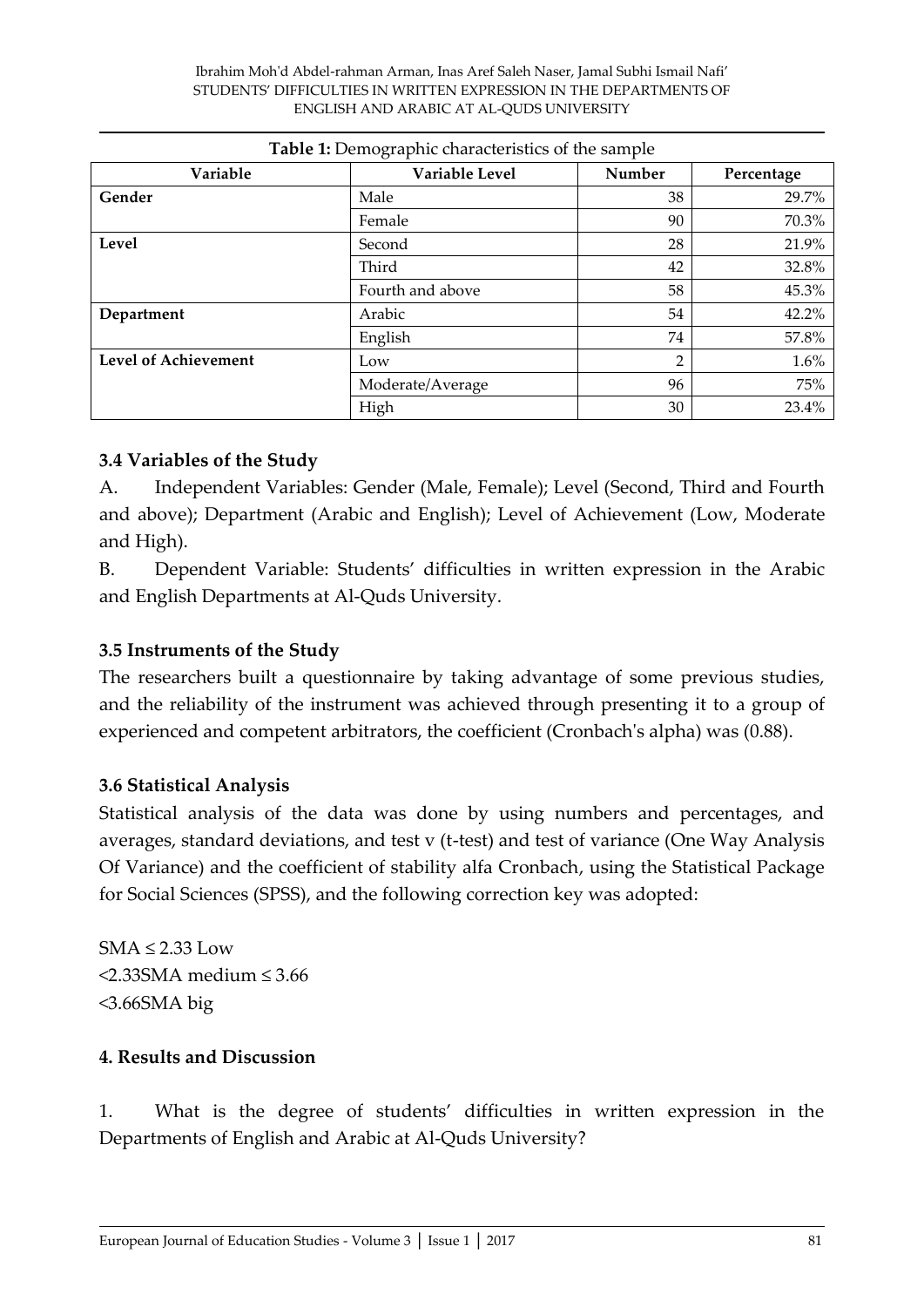To answer this question, the researchers calculated the mean score and standard deviation, where the mean score was 3.56, and the standard deviation was 0.48, which is moderate.

 The mean score of statement 32 which states that "*students rely on the World Wide Web in order to write the subject of expression*," was 4.4 and the standard deviation was 0.83, followed by statement 13 which states that "*the dependence of some students on others in the writing of the subject of the written expression*" was 4.27 and the standard deviation was 0.87, it was followed by statement 19 which states that "*the difficulty of applying the grammar and its use in written expression*" with a mean score of 4.23 and a standard deviation of 0.90, and reached its lowest averages; statement 1, which states that "*the lack of skills on the part of the teacher to teach written expression*" a mean score of 2.22 and a standard deviation of 0.45, followed by statement 3 which states "*the length of the course material required to be covered by the teacher*" with a mean score of 2.844 and a standard deviation of 1.15.

 The researchers believe that the difficulties were moderate, which is an indicator of the fact that the difficulties of written expression were not all to a high degree from the perspective of students, but there are many difficulties that caused it to come to a low degree. This result agreed with the result of Alhaddad's study (2005).

2. Do the averages in students' difficulties in written expression in the Departments of English and Arabic at Al-Quds University vary due to gender, academic level, department, and level of achievement?

 To answer this question, it was converted into a null hypothesis at the level of statistical significance  $(0.05 \ge \alpha)$ .

 The First Null Hypotheses which states that there were no statistically significant differences at the level of significance  $(0.05 \ge \alpha)$  in the mean scores of students' difficulties in written expression in the Departments of English and Arabic at Al-Quds University due to gender. To test the hypothesis, the researchers used an analysis of the independent samples t as in Table 2.

| <b>Tuble 2.</b> Think was of the macpenaem samples t and to genuer |        |            |                  |                |            |                            |  |  |
|--------------------------------------------------------------------|--------|------------|------------------|----------------|------------|----------------------------|--|--|
| Variable                                                           | Number | <b>SMA</b> | Standard         | Calculated     | Degrees of | <b>Calculated Level of</b> |  |  |
|                                                                    |        |            | <b>Deviation</b> | <b>T</b> value | Freedom    | Significance               |  |  |
| Male                                                               | 38     | 3.34       | 0.35             | 2.48           | 126        | 0.014                      |  |  |
| Female                                                             | 90     | 3.55       | 0.48             |                |            |                            |  |  |

**Table 2:** Analysis of the independent samples t due to gender

Table 2 shows that the significance of the calculated level and value of 0.014, which is less than the level of statistical significance  $(0.05 \ge \alpha)$ , and the null hypothesis was rejected and the alternative one, which indicates that there were statistically significant differences in the averages of the difficulties in students' written expression in the Departments of English and Arabic at Al-Quds University due to gender, was accepted,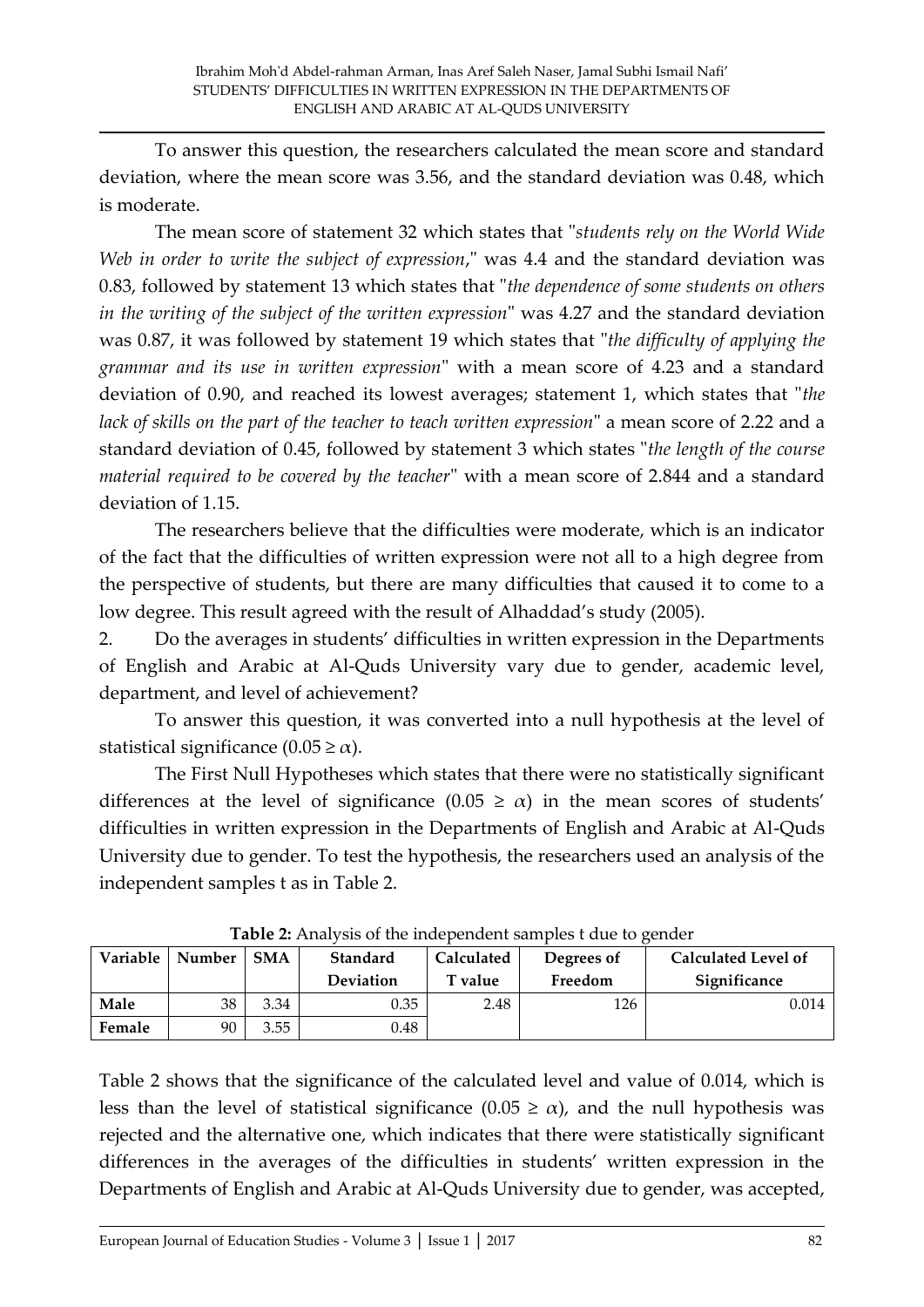and it was in favor of females, and the mean score reached 3.55 and the standard deviation reached 0.48, while the mean score reached 3.34 for males and the standard deviation reached 0.35.

The researchers attribute this result to the fact that males have friction with the external environment more than females, making their perception wide generated through creative ideas for written expression, and communication between students outside the university is more than that among females, so they have the ability to written expression and exchange of ideas more than females. This differs from the study of Alhallaq and Alhashimi (2011) and the study of Alnajjar (2004), which did not show differences in favor of gender.

 The second null hypothesis, which states that there were no statistically significant differences at the level of significance  $(0.05 \ge \alpha)$  in the mean score of students' difficulties in written expression in the Departments of English and Arabic at Al-Quds University due to academic level.

 To test the hypothesis, the researchers calculated the means and standard deviations, as in the Table 3.

| Level            | Number | <b>SMA</b> | <b>Standard Deviation</b> |
|------------------|--------|------------|---------------------------|
| Second           | 28     | 3.19       | 0.48                      |
| Third            | 42     | 3.47       | 0.49                      |
| Fourth and above | 58     | 3.63       | 0.34                      |
| <b>Total</b>     | 128    | 3.48       | 0.45                      |

**Table 3:** Means and standard deviations due to level

To test the hypothesis, the researchers used the analysis of variance as shown in Table 4:

| Source of      | Sum of  | Degrees of | Average of | Calculated | Calculated Level of |
|----------------|---------|------------|------------|------------|---------------------|
| Variation      | Squares | Freedom    | Squares    | F Value    | Significance        |
| <b>Between</b> | 3.71    |            | 1.85       | 10.12      | 0.001               |
| groups         |         |            |            |            |                     |
| Within         | 22.88   | 125        | 0.18       |            |                     |
| groups         |         |            |            |            |                     |
| <b>Total</b>   | 26.59   | 127        |            |            |                     |

**Table 4:** Analysis of variance due to level

Table 4 shows that the significance of the calculated level and its value of 0.001 are less than the level of statistical significance  $(0.05 \ge \alpha)$  and because of that, the null hypothesis was rejected, and the alternative hypothesis, which states that there are statistically significant differences in the averages of the students' difficulties in written expression in the Departments of English and Arabic at Al-Quds University due to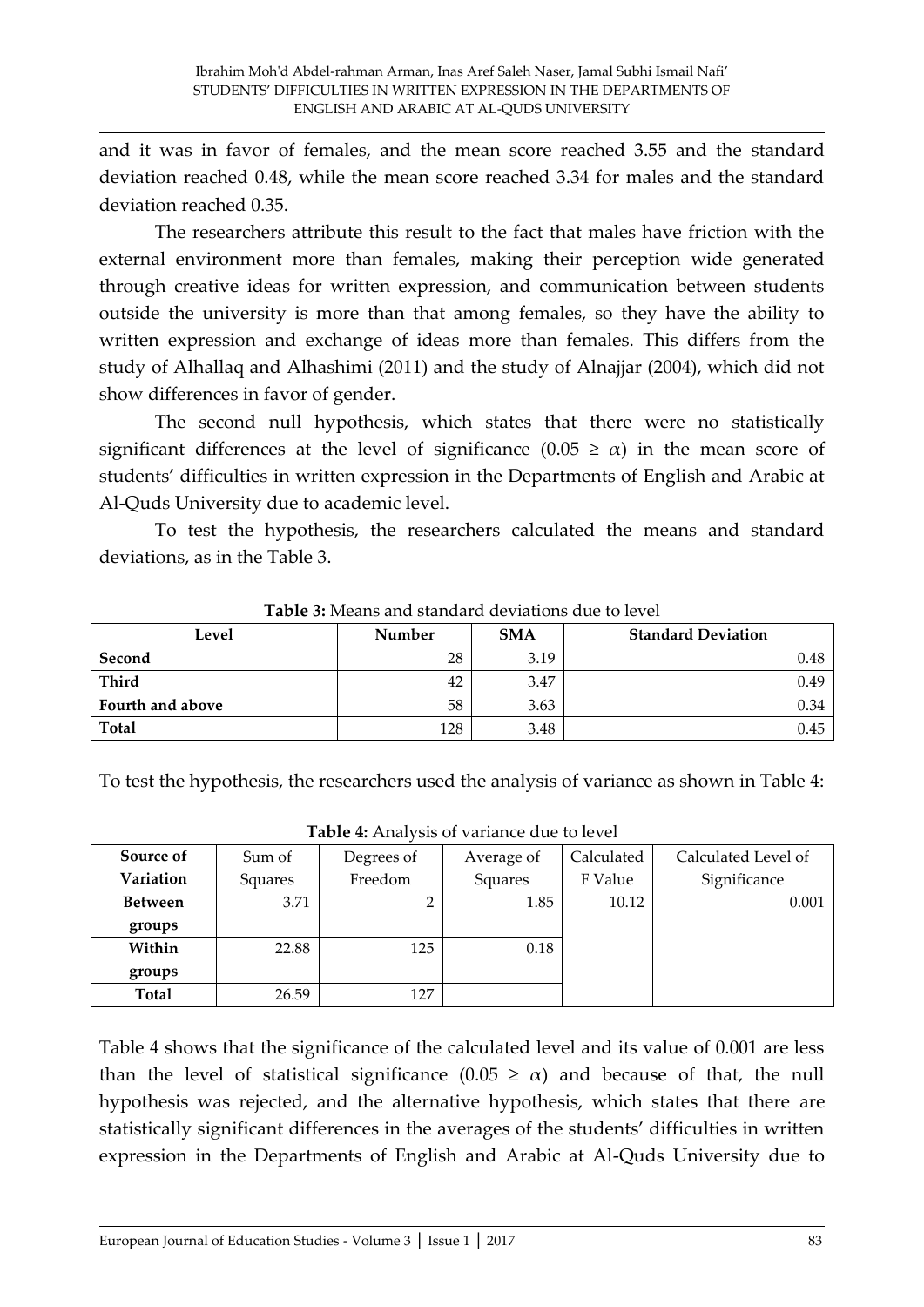level, was accepted, and to reveal for whom the benefit of those differences was, the advanced statistical analysis Post hoc was used, as shown in table 5.

| Level I          | Level J          | Averages variation (I-J) |
|------------------|------------------|--------------------------|
| Second           | Third            | $-0.28$ <sup>*</sup>     |
| Fourth and above |                  | $-0.44$ <sup>*</sup>     |
| Third            | Second           | $0.28*$                  |
|                  | Fourth and above | $-0.16$                  |
| Fourth and above | Second           | $0.44$ <sup>*</sup>      |
|                  | Third            | 0.16                     |

Table 5: Comparison posteriori (LSD) due to academic level

**\***Statistical significance

Comparing the second level with the third, it was seen that it was in favor of the third, and comparing the second with the fourth and above, it was in favor of the fourth and above.

 The researchers attribute this result to the fact that: when a student moves from one level to another at the university, his/her courses and duties increase, especially that a third or a fourth year student registers more credit hours for graduation purposes, in addition to the lack of time for the student, which may force him/her to quick ways in doing his/her research like the Web, with the result that he/she will not rely on himself/herself, and the written expression will be weakened.

 The third null hypothesis which states that there were no statistically significant differences at the level of significance  $(0.05 \ge \alpha)$  in the mean score of students' difficulties in written expression in the Departments of English and Arabic at Al-Quds University due to department.

 To test the hypothesis, the researchers used the analysis of the independent samples t as in Table 6.

| Variable   | Number | <b>SMA</b> | Standard         | Calculated T | Degrees of | <b>Calculated Level of</b> |  |
|------------|--------|------------|------------------|--------------|------------|----------------------------|--|
|            |        |            | <b>Deviation</b> | value        | Freedom    | Significance               |  |
| Arabic     | 54     | 3.58       | 0.36             | 2.05         | 126        | 0.043                      |  |
| Department |        |            |                  |              |            |                            |  |
| English    | 74     | 3.41       | 0.51             |              |            |                            |  |
| Department |        |            |                  |              |            |                            |  |

**Table 6:** Analysis of the independent samples due to department

It can be seen from Table 6 that the significance of the calculated level and its value is 0.043, which is less than the level of statistical significance (0.05  $\geq \alpha$ ), and the null hypothesis was rejected, and the alternative hypothesis, which states that there were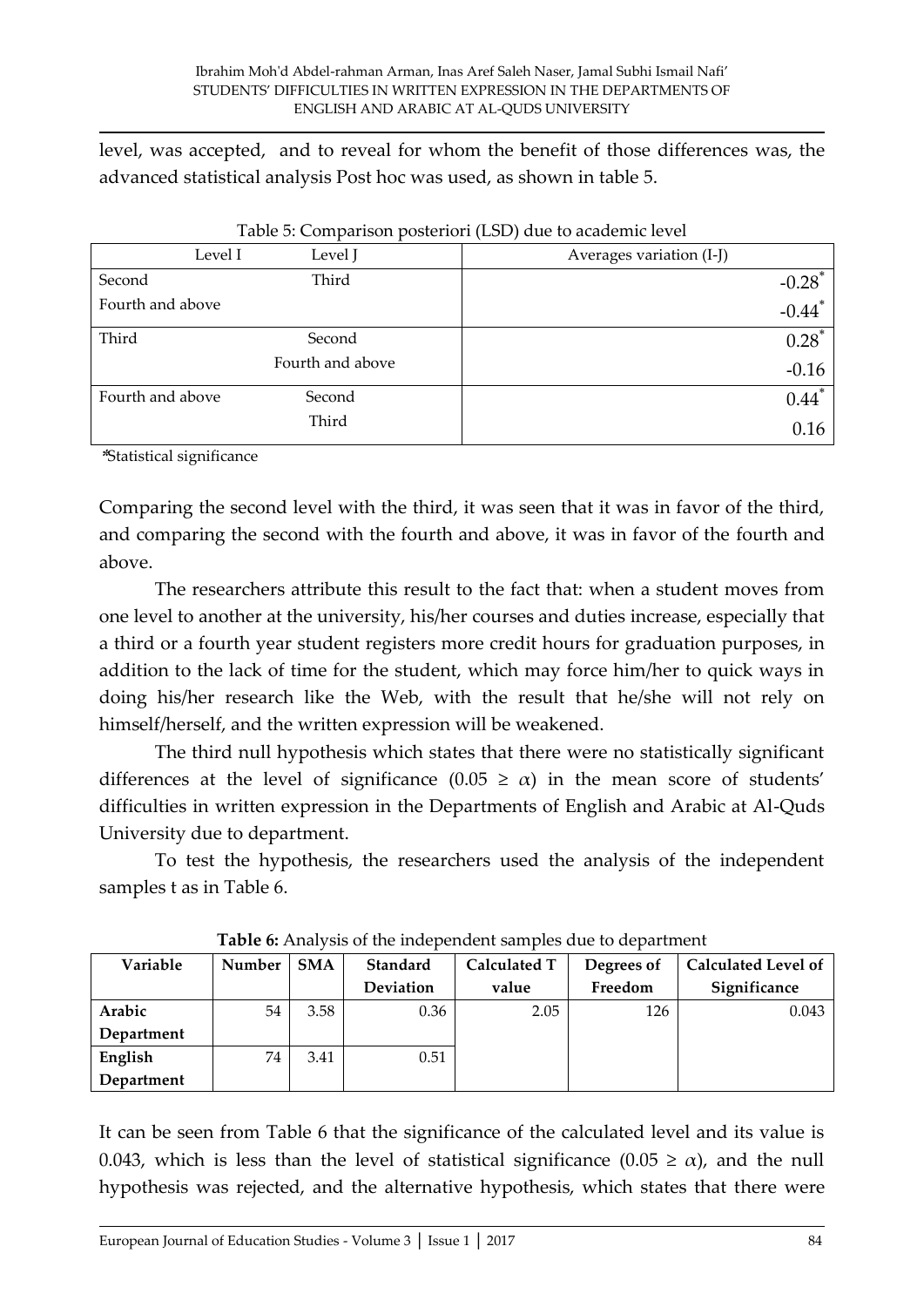statistically significant differences in the averages of students' difficulties in written expression in the Departments of English and Arabic at Al-Quds University due to department, was accepted, and it was in favor of the Arabic Department, where the mean score reached 3.58 and the standard deviation reached 0.36, while the mean score of the Department of English reached 3.41 and the standard deviation reached 0.51.

 The researchers attribute this result to the nature of the Arabic language, as it is very rich in vocabulary and expressions compared to the English language, which makes the process of expression in the English language simpler than in Arabic.

 The fourth null hypothesis which states that there were no statistically significant differences at the level of significance  $(0.05 \ge \alpha)$  in the mean score of students' difficulties in written expression in the Departments of English and Arabic at Al-Quds University due to level of achievement.

 The researchers calculated the means and standard deviations, as shown in the table 7.

| Level    | Number | <b>SMA</b> | <b>Standard Deviation</b> |
|----------|--------|------------|---------------------------|
| Low      |        | 3.31       | 0.000                     |
| Moderate | 96     | 3.54       | 0.49                      |
| High     | 30     | 3.34       | 0.31                      |
| Total    | 128    | 3.50       | 0.46                      |

**Table 7:** Means and standard deviations due to level of achievement

To test the hypothesis, the researchers used the analysis of variance as shown in Table 8.

| Source of      | Sum of         | Degrees of | Average        | <b>Calculated F</b> | <b>Calculated Level of</b> |
|----------------|----------------|------------|----------------|---------------------|----------------------------|
| variation      | <b>Squares</b> | Freedom    | <b>Squares</b> | Value               | Significance               |
| <b>Between</b> | 0.95           |            | 0.474          | 2.312               | 0.103                      |
| Groups         |                |            |                |                     |                            |
| Within         | 25.63          | 125        | 0.205          |                     |                            |
| Groups         |                |            |                |                     |                            |
| <b>Total</b>   | 26.58          | 127        |                |                     |                            |

**Table 8:** Analysis of variance due to level of achievement

Table No. 8 shows that the significance of the calculated level of the value 0.103 which is greater than the level of statistical significance  $(0.05 \ge \alpha)$ , and the null hypothesis, which states that there were no statistically significant differences in the mean scores of students' difficulties in written expression in the Departments of English and Arabic at Al-Quds University, due to level of achievement, was accepted.

 The researchers attribute the result of the difficulty in written expression among students, not to the level of achievement, but to the fact that it is a skill that requires training and reading on the part of the students in order to acquire it.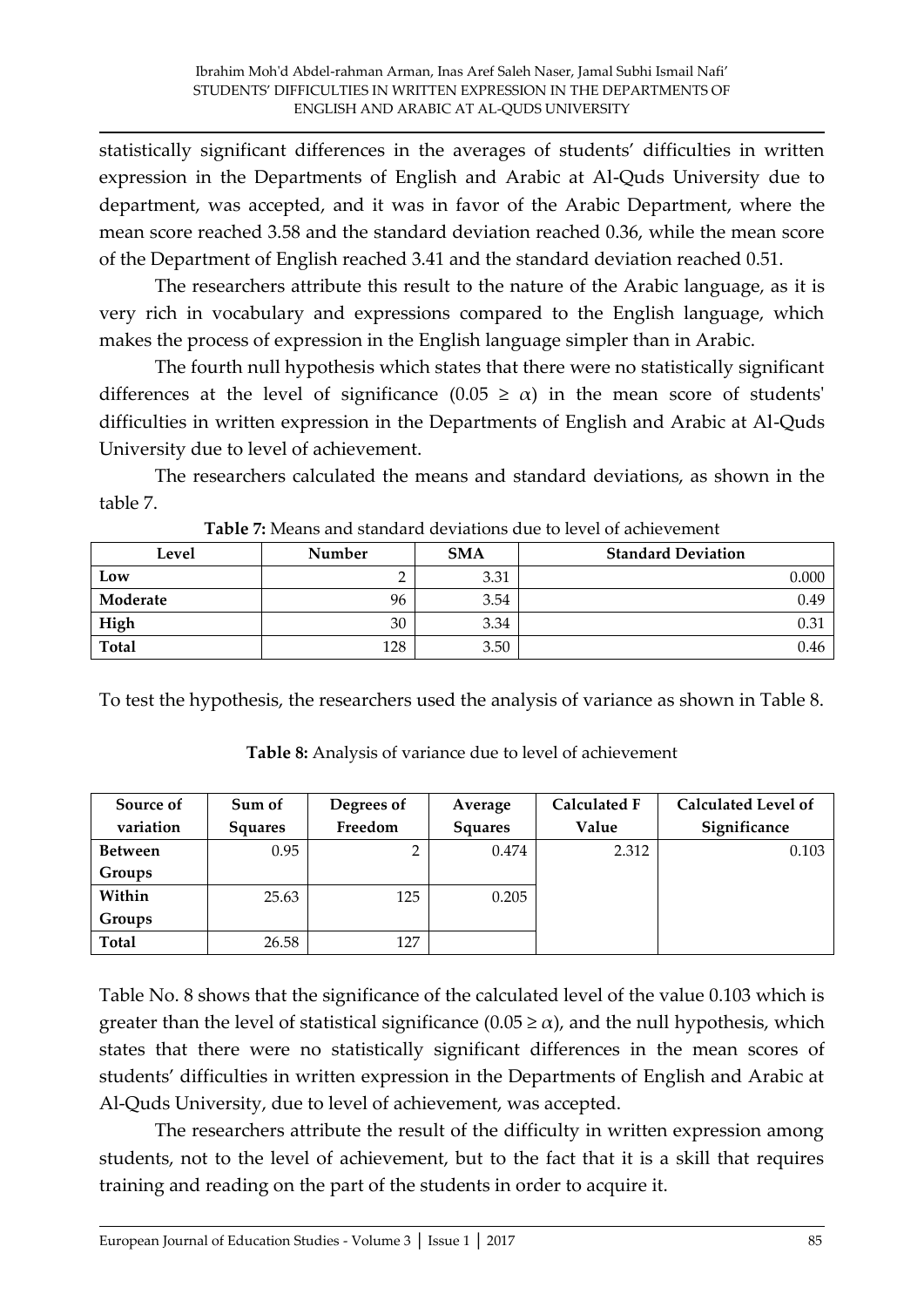### **5. Conclusions**

Written expression is the most important activity in linguistic patterns because it is a means of communication between individuals, and it is a kind of self-expression, which enables learners to express their needs, feelings, observations and experiences in sound and correct terms. Written expression also provides them with the necessary words and structures that can be added to their language earnings that can be used in their talk and writing. Written expression also equips them with a set of ideas and sound trends and getting them used to arrange and link ideas in a sequence so as to create cohesion and coherence, with the result that their words will have power and influence on the listener and the reader respectively. In addition to that, written expression helps prepare learners to cope with various life situations that require the eloquence of tongue and the ability to improvise to live in the community effectively.

 In this study, the results showed that the difficulties in written expression was moderate, which confirms the presence of some of the students' written expression skills, but they need to be worked on and developed. The results also showed that the difficulty in written expression is higher among females than males, and they are higher among the students of the Arabic Department than the students of the English Department. The results also revealed that there were no differences among students due to level of achievement. This is a great indication that the vocabulary and ideas of the students are the foundation for the development of their written expression skills.

 Therefore, it is necessary to enhance the activities of linguistic and language classes such as writing articles and short stories in order to develop students' vocabulary, and focus on their needs and their orientation on the topics of written expression.

### **6. Recommendations**

In light of the above results, the following recommendations have been made by the researchers:

- The use of linguistic activities in class, such as articles and short stories that overuse words and vocabulary for the development of the written expression of students.
- The need to have an independent course for written expression of its own and a course offered by the Departments of Arabic and English language within their plans.
- Taking into account students' tendencies when choosing topics for written expression.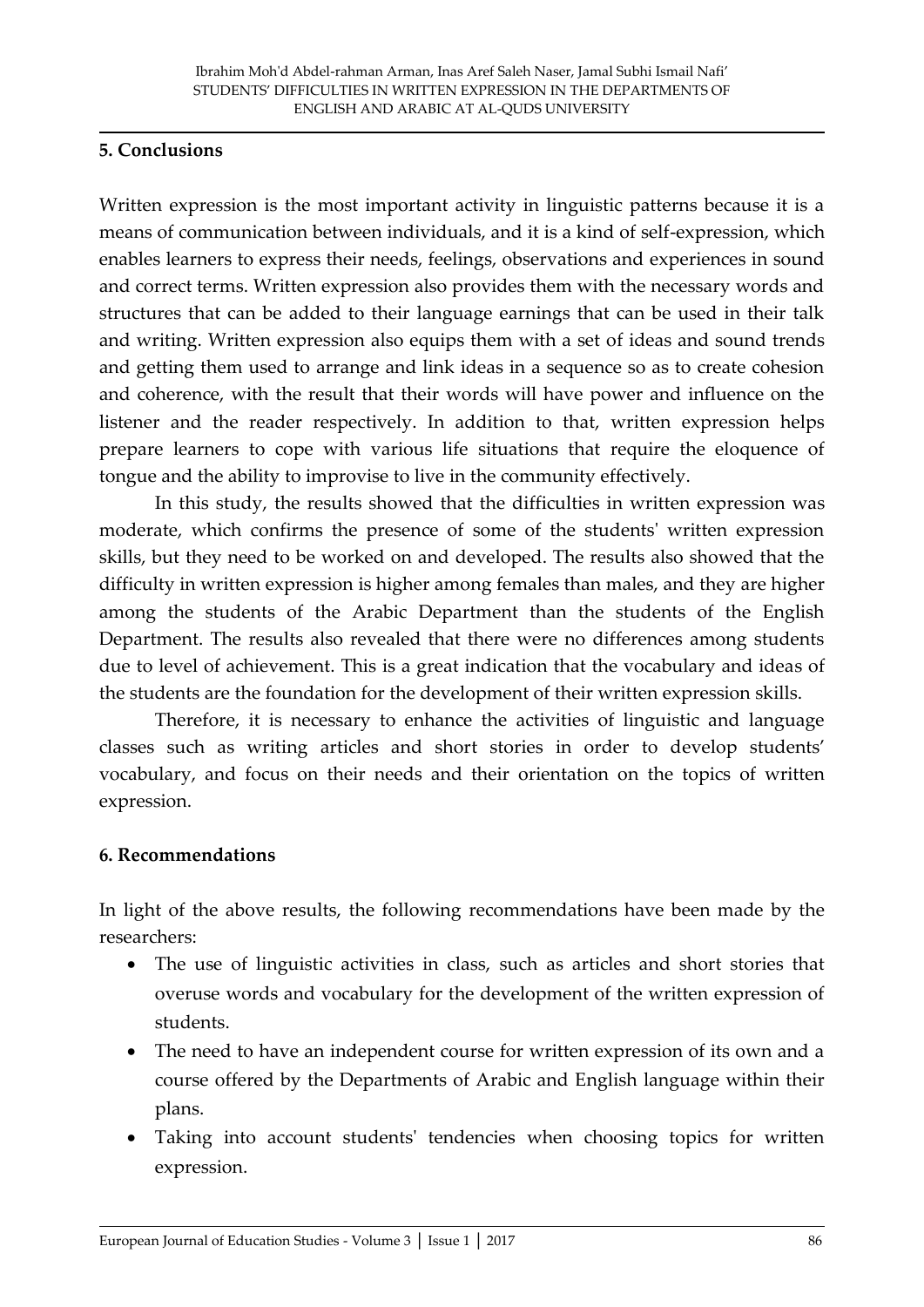- Conducting a similar study on students from other Palestinian universities, and study the difficulties of teaching written expression from the perspective of teachers at the universities.
- Setting up a program for the development of written expression skills of university students.

### **References**

- 1. Abu-Ras, A. (2008). The best way to teach Standard Language, Huda Library, Jerusalem, Palestine.
- 2. Adler. (2000). The role of play in writing development: a study of four high school creative writing classes. (doctoral dissertation), State University of New York, Albany, USA. Retrieved from [http://www.albany.edu/english/phd\\_program.php](http://www.albany.edu/english/phd_program.php)
- 3. Abu-Radwan, M. (2008). The effect of using a proposed program based games linguistic skills and oral expression on basic fourth-grade students at schools in the South Hebron
- 4. Directorate. (Unpublished master's Thesis), Al-Quds University, Jerusalem Palestine.
- 5. Abu-Maraq, J. (2007). Difficulties facing Arab language teachers in teaching reading
- 6. in the basic phase from the perspective of the teachers themselves in Hebron, Hebron University, *Journal of Research, 3*(1), 209-236 / Hebron-Palestine.
- 7. Abu-Moghli, S. (2001). Modern methods of teaching Arabic language, Dar Albidaya, Amman, Jordan.
- 8. Abu-Alhija, F. (2007). The methods of teaching Arabic. Dar Al-Manahij, Amman, Jordan.
- 9. Alhaddad, A. (2005). The degree of using operational written expression by tenth grade students in their writings, *Journal of Arab Universities of Education and Science Federation of Psychology*, *3*(1).
- 10. Aldulaimi, T. & Alwaeli, S. (2003). Arabic language curricula and teaching methods, Dar Al Sharq Publishing and Distribution, Ramallah, Palestine.
- 11. Alziq, M. (2014). The impact of the employment of moving/cartoon images in the development of the linguistic expression skills of fourth-grade students in Gaza Governorates. (Master's thesis), Al-Azhar University, Gaza, Palestine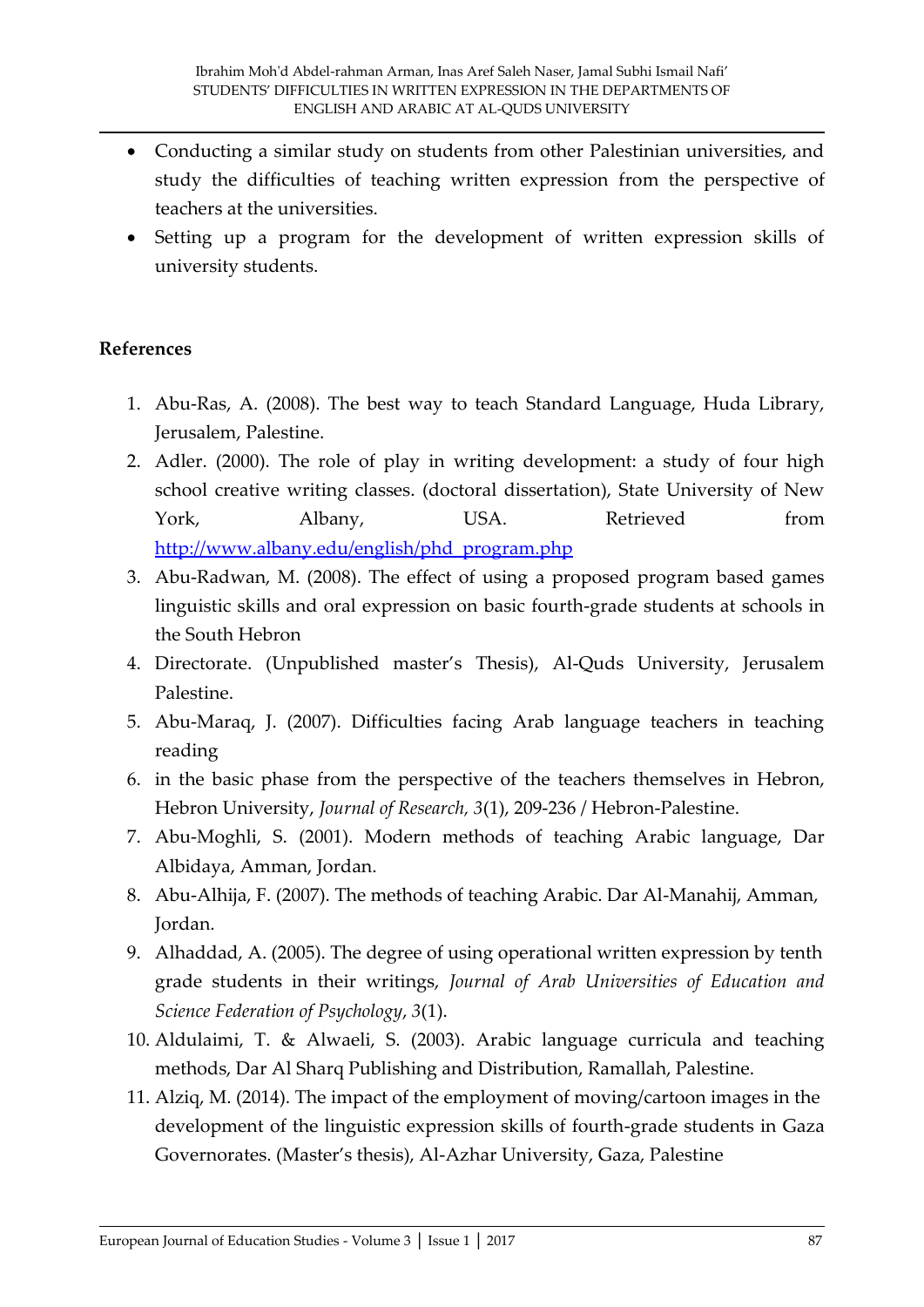- 12. Alsayyed, M. (1980). SUMMARY in the methods of teaching Arabic language, Dar Alawdeh, Beirut, Lebanon.
- 13. Ashour, R. & Alhawamdeh, M. (2014). Arabic language teaching methods between theory and practice, Dar al-Masireh for Publishing and Distribution, Amman, Jordan.
- 14. Ashour, R. & Almiqdadi, M. (2009). Literacy skills and writing-Their teaching methods and strategies, Dar Al-Masireh for Publishing and Distribution, Amman, Jordan.
- 15. Alhallaq, A. & Alhashimi, A. (2011). The impact of directed and unrestrained strategies of written expression on the development of written expression skills among high school students in Jordan, University of Jordan. *Journal of Educational Science Studies, 38*(1), 88-99.
- 16. Aldarawish, M. (1997). The art of teaching Arabic language skills at the basic stage. The National Library, Amman, Jordan.
- 17. Almullah, B. & Almutaw'a, F.  $(1997)$ . The study of a range of factors that hinder the teaching of creative expression skills in the preparatory stage. University of Qatar. *Journal of Educational Research Center, 6*(12), 21-66.
- 18. Alnajjar, B. (2004). A proposed program for the development of some of the creative written expression skills of tenth grade students, Gaza province. (Unpublished doctoral dissertation), Ain Shams University, Cairo, Egypt.
- 19. Alghabari, A. (2008). The impact of a proposed program for the teaching of expression in the development of functional expression skills for secondary school students in the Republic of Yemen, (Master's thesis), Sana'a University, San'a, The Republic of Yemen.
- 20. Budhesha, K. (2000) Writing as a practice of the community; a Critical postmodernist pedagogy of fiction writing in the com position classroom, (Unpublished doctoral dissertation), MIAMI University, Miami, USA.
- 21. Colantone. (1998). Improving writing, mare search project, Saint Xavier University, USA. ERIC, ED, 420077.
- 22. Dassah, R. (2013). Learning difficulties in teaching Arabic language as seen by the teachers of basic grades in the city of Hebron, (Unpublished master's thesis), Al-Quds University, Jerusalem, Palestine.
- 23. Eid, Z. (2001). Entrance Introduction to the teaching of Arabic language skills, Dar Al Safa, Amman, Jordan.
- 24. Fadlallah, M. (1998). Gender differentiation and environment and the diversity of education in the language preferences activities among secondary school students, Tanta University.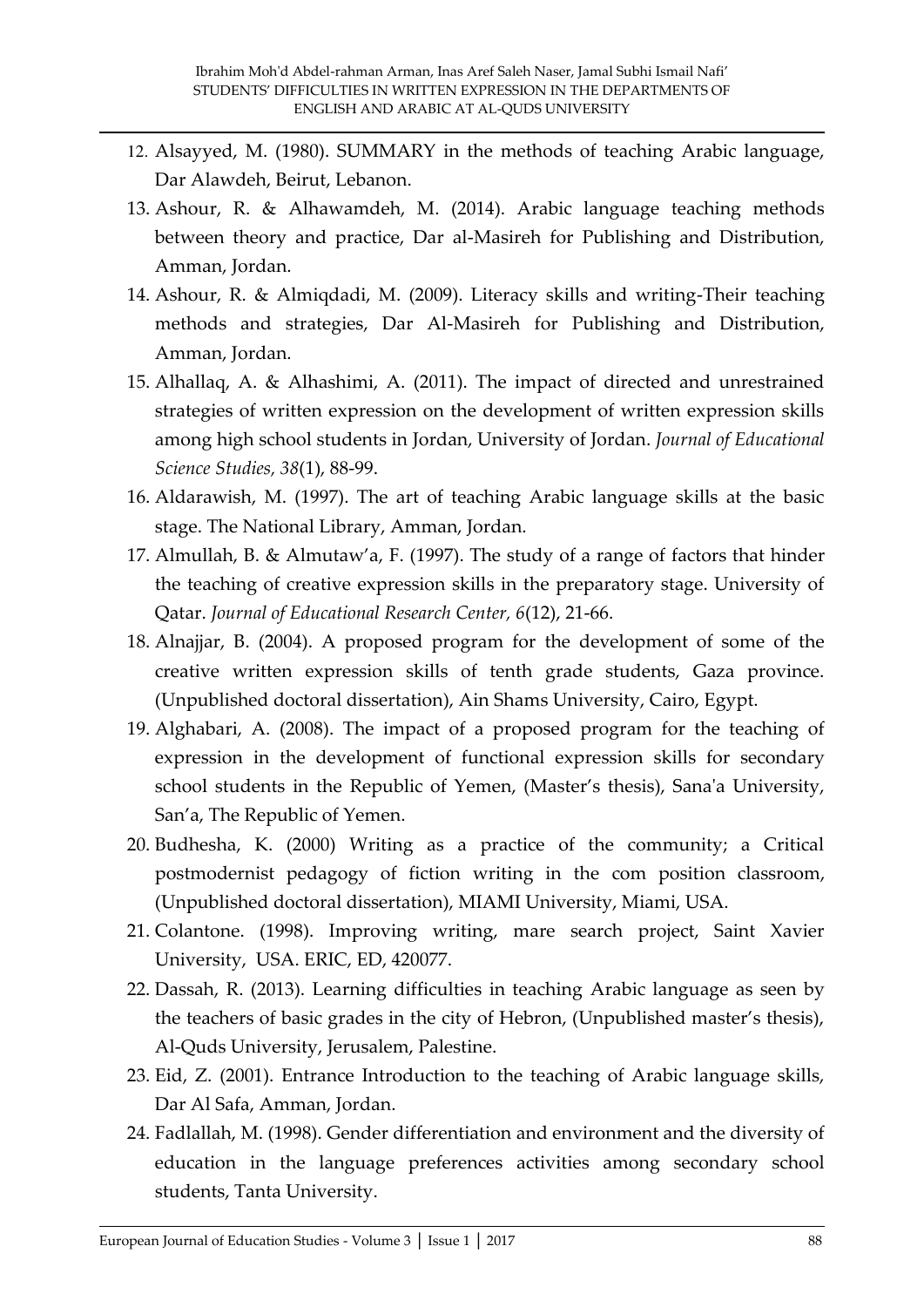- 25. Harris, A. H. (2006). Does expressive writing reduce health scare utilization? Ameta-analysis of randomized trials. *Journal of Consulting and Clinical Psychology*, *74*(2), 243-252.
- 26. Ibn Manzour, J. (1997). Arabes Tounge . Beirut: Dar of Heritage Revival.
- 27. Ismail, A. (1997). Curriculum in Arabic, Wahba Library, Cairo.
- 28. Johns, M. (1992). Communication in writing a rhetorical model for developing composition skills ED.D.D.A.I – 36/8.
- 29. Ministry of Education and Higher Education (1998). Attainment in Arabic language at the end of the basic level of school students (primary sixth grade) in Palestine, Measurement and Evaluation Center.
- 30. Sehandler, T. (1992). The effect of cooperative learning on comprehension an analysis of the effect of modified CTEC. Instructional approach and cooperative learning partnerships on reading comprehension.
- 31. 29. Shull, J (2001). Teaching the writing process to High school juniors through cooper air learning strategies. (Doctoral dissertation), Walden University, Minneapolis, MN, USA.
- 32. Shehateh, Z. (July 1995). The most important reasons for the linguistic weaknesses of the students at the university level, *Research Journal of Education and Psychology*
- 33. Soman, A. (2013). Arabic language and methods of teaching it, Dar Almaarefeh, Amman, Jordan.
- 34. Thome, C. (2000). The Effect of classroom based assessment using an analytical writing on high school students' writing achievement. Ed.D. Cardinal Stretch University D.A.I 62/04
- 35. Zafer, M. & Alhamadi, Y. (1984). Teaching in Arabic Language, Dar Mars, Riyadh, KSA.